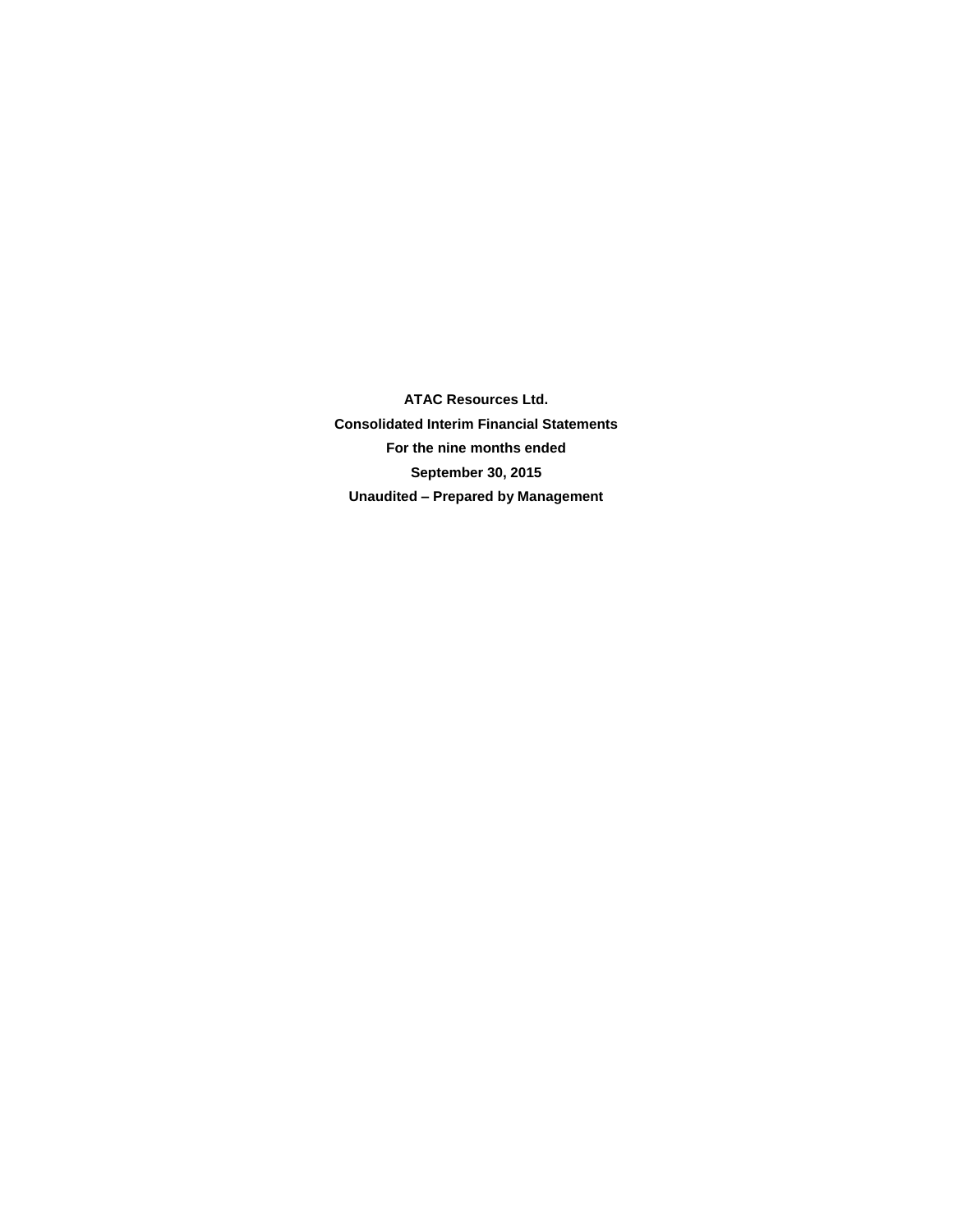ATAC Resources Ltd. #1016 – 510 West Hastings Street Vancouver, British Columbia V6B 1L8

November 17, 2015

To the Shareholders of ATAC Resources Ltd.

The attached consolidated interim financial statements have been prepared by the management of ATAC Resources Ltd. and have not been reviewed by the auditor of the Company.

Yours truly,

Graham Downs President and Chief Executive Officer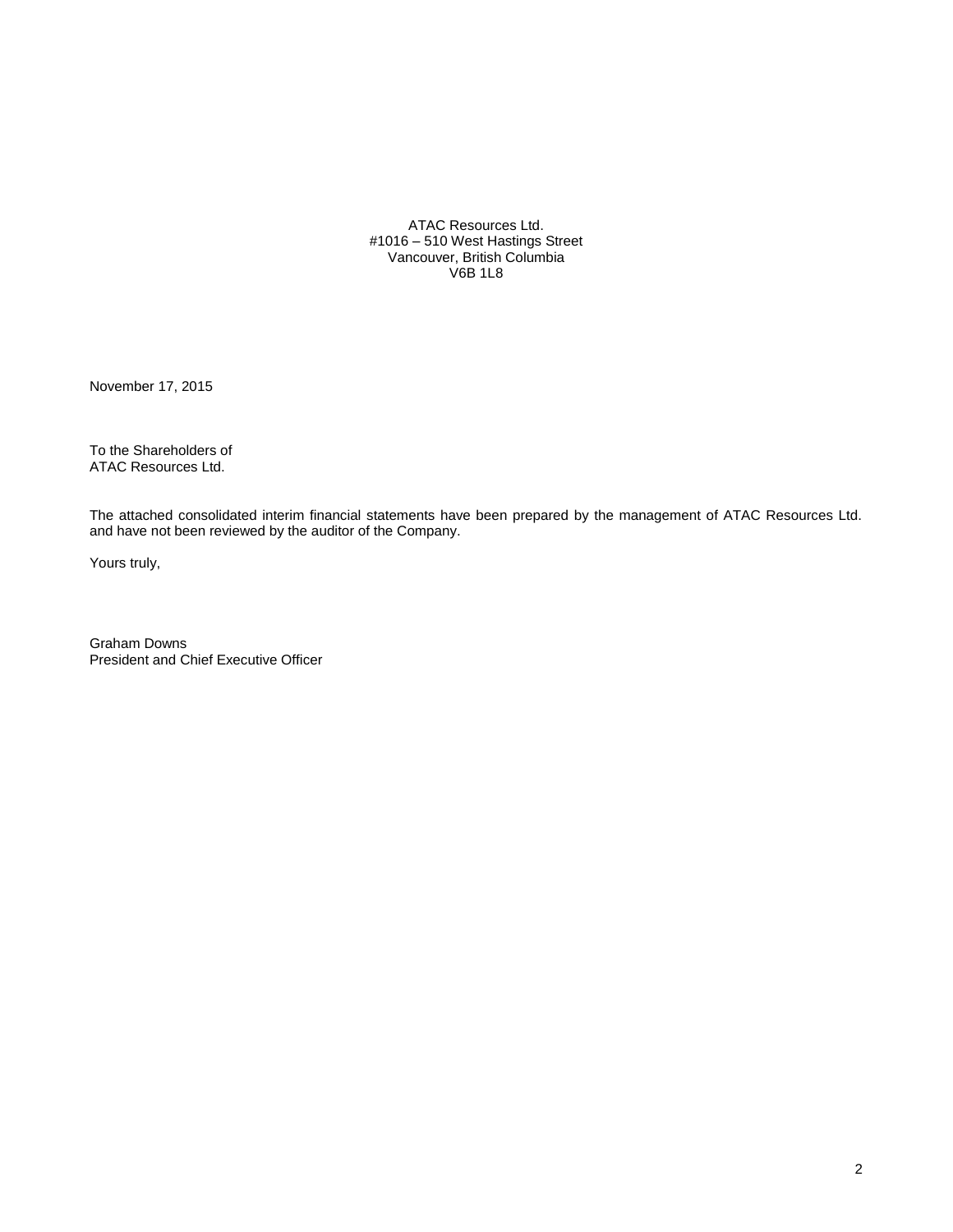# **Consolidated Interim Statements of Financial Position**

# **Unaudited – Prepared by Management**

|                                                                         |                | September 30,<br>2015 | December 31,<br>2014 |
|-------------------------------------------------------------------------|----------------|-----------------------|----------------------|
|                                                                         | Note           | \$                    | \$                   |
| <b>Assets</b>                                                           |                |                       |                      |
| <b>Current assets</b>                                                   |                |                       |                      |
| Cash and cash equivalents                                               | 3              | 16,704,634            | 20,424,734           |
| Receivables and prepayments                                             | 4              | 173,747               | 90,116               |
| Marketable securities                                                   | 5              | 57,804                | 85,199               |
|                                                                         |                | 16,936,185            | 20,600,049           |
| <b>Non-current assets</b>                                               |                |                       |                      |
| Marketable securities                                                   | 5              | 1                     | 1                    |
| Prepaid exploration expenditures                                        |                | 16,519                | 11,852               |
| Mineral property interests                                              | $\overline{7}$ | 93,034,365            | 89,583,691           |
|                                                                         |                | 93,050,885            | 89,595,544           |
| <b>Total assets</b>                                                     |                | 109,987,070           | 110,195,593          |
| Liabilities and shareholders' equity<br><b>Current liabilities</b>      |                |                       |                      |
|                                                                         |                |                       |                      |
| Accounts payable and accrued liabilities<br>Employee deductions payable |                | 180,750               | 42,536<br>10,078     |
| Accounts payable to related parties                                     | 10             | 398,985               | 107,012              |
| Flow-through interest tax accrual                                       | 14             | 10,900                |                      |
| Flow-through share premium liability                                    | 14             |                       | 339,860              |
|                                                                         |                |                       | 499,486              |
| <b>Non-current liabilities</b>                                          |                | 590,635               |                      |
| Deferred income tax liability                                           | 11             | 11,942,622            | 11,382,565           |
| <b>Total liabilities</b>                                                |                | 12,533,257            | 11,882,051           |
|                                                                         |                |                       |                      |
| <b>Shareholders' equity</b>                                             |                |                       |                      |
| Share capital                                                           | 8              | 113,055,372           | 113,055,372          |
| Contributed surplus                                                     | 8              | 15,493,252            | 16,033,105           |
| Deficit                                                                 |                | (31,094,811)          | (30, 774, 935)       |
| <b>Total shareholders' equity</b>                                       |                | 97,453,813            | 98,313,542           |
| Total liabilities and shareholders' equity                              |                | 109,987,070           | 110,195,593          |

**Nature of Operations and Going Concern** 1 **Commitment** 14

**Approved on behalf of the Board of Directors on November 17, 2015:**

*"Bruce J. Kenway"* **Director** *"Glenn R. Yeadon"* **Director**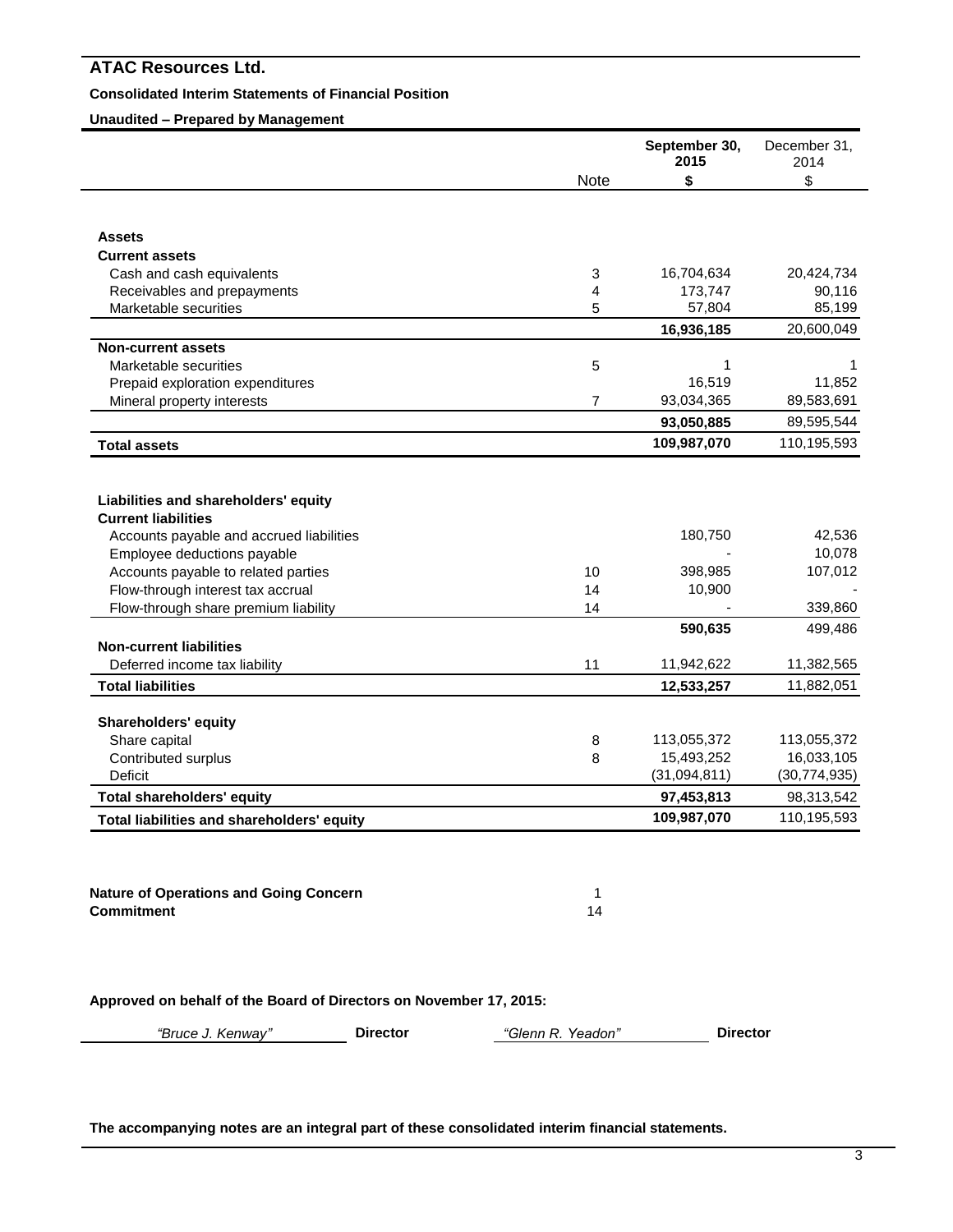# **Consolidated Interim Statements of Changes in Shareholders' Equity**

# **Unaudited – Prepared by Management**

**For the nine months ended September 30, 2015 and 2014**

|                                         | <b>Number</b><br>of shares<br># | <b>Share</b><br>capital<br>5 | <b>Contributed</b><br>surplus | <b>Deficit</b><br>\$ | <b>Total</b><br>shareholders'<br>equity<br>æ. |
|-----------------------------------------|---------------------------------|------------------------------|-------------------------------|----------------------|-----------------------------------------------|
| January 1, 2014                         | 113,153,136                     | 107,111,298                  | 16,486,011                    | (29, 765, 300)       | 93,832,009                                    |
| Share-based payments                    |                                 |                              | 1,038,369                     |                      | 1,038,369                                     |
| Exercise of options                     | 860,000                         | 248,000                      |                               |                      | 248,000                                       |
| Re-allocated on exercise of options     |                                 | 131,434                      | (131, 434)                    |                      |                                               |
| Re-allocated on cancellation of options |                                 |                              | (665,071)                     | 658,725              | (6, 346)                                      |
| Private placement shares issued         | 3,781,441                       | 6,806,594                    |                               |                      | 6,806,594                                     |
| Premium on flow-through shares issued   |                                 | (831, 917)                   |                               |                      | (831, 917)                                    |
| Share issue costs                       |                                 | (410, 037)                   |                               |                      | (410, 037)                                    |
| Comprehensive loss for the period       |                                 |                              |                               | (1,784,689)          | (1,784,689)                                   |
| September 30, 2014                      | 117,794,577                     | 113,055,372                  | 16,727,875                    | (30, 891, 264)       | 98,891,983                                    |
| January 1, 2015                         | 117,794,577                     | 113,055,372                  | 16,033,105                    | (30, 774, 935)       | 98,313,542                                    |
| Share-based payments                    |                                 |                              | 699,308                       |                      | 699,308                                       |
| Re-allocated on expiry of options       |                                 |                              | (1,220,046)                   | 1,220,046            |                                               |
| Re-allocated on cancellation of options |                                 |                              | (19, 115)                     | 19,115               |                                               |
| Comprehensive loss for the period       |                                 |                              |                               | (1,559,037)          | (1,559,037)                                   |
| <b>September 30, 2015</b>               | 117,794,577                     | 113,055,372                  | 15,493,252                    | (31,094,811)         | 97,453,813                                    |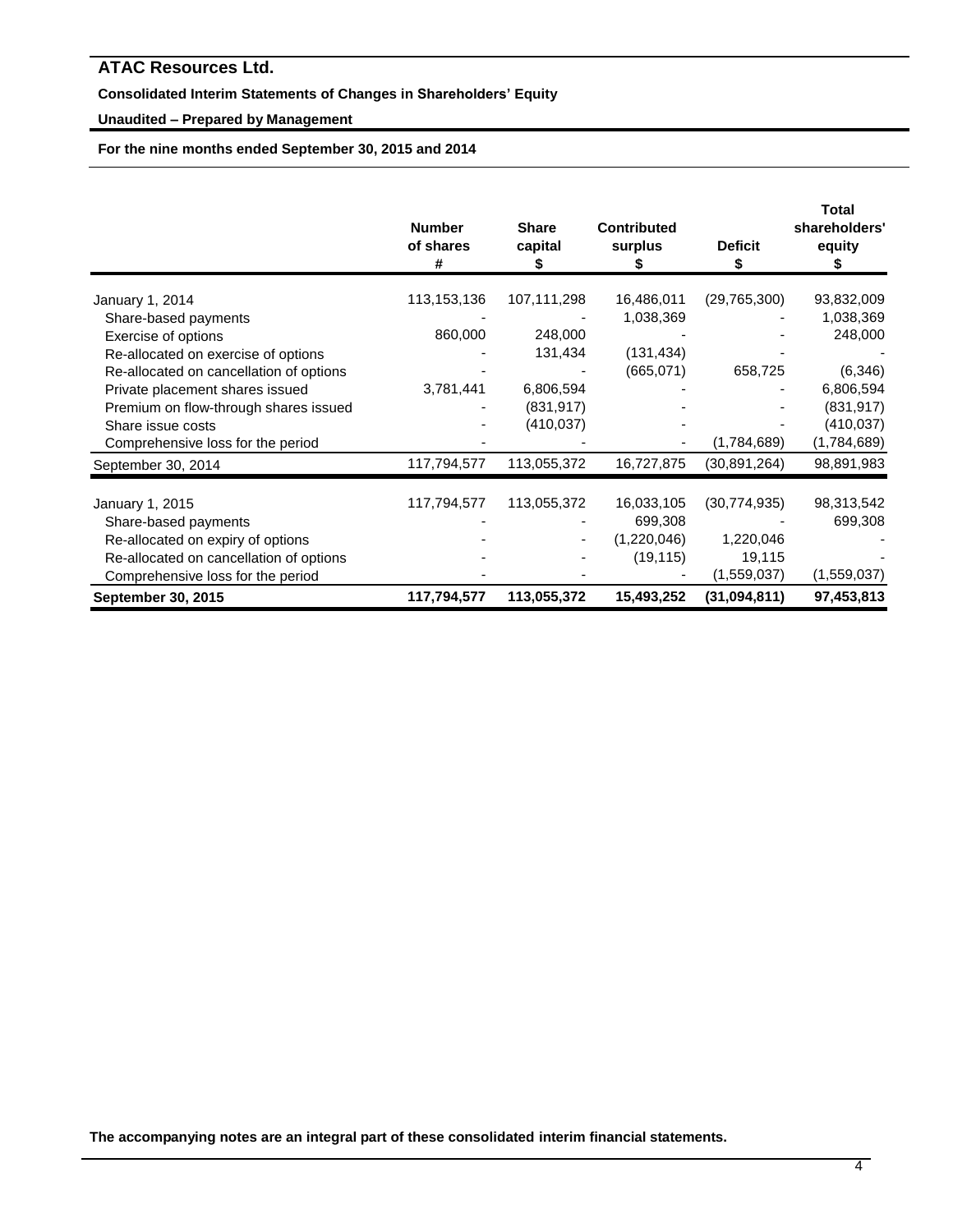# **Consolidated Interim Statements of Comprehensive Loss**

# **Unaudited – Prepared by Management**

**For the three and nine months ended September 30,** 

|                                          |      | Three months ended |               | Nine months ended |               |
|------------------------------------------|------|--------------------|---------------|-------------------|---------------|
|                                          |      | September 30,      | September 30, | September 30,     | September 30, |
|                                          |      | 2015               | 2014          | 2015              | 2014          |
|                                          | Note | \$                 | \$            | \$                | \$            |
| <b>Expenses</b>                          |      |                    |               |                   |               |
| Accounting, audit and legal              | 10   | 9,166              | 15,548        | 53,482            | 88,390        |
| Consulting fees                          | 10   | 10,500             | 10,500        | 31,500            | 31,500        |
| Flow-through taxes                       | 14   | 3,151              |               | 10.900            |               |
| Investor relations                       | 10   | 72,143             | 54,039        | 205,096           | 104,256       |
| Office and administration                | 10   | 101,272            | 130,483       | 364,608           | 409,767       |
| Property examination costs               |      | 11,186             | 6.779         | 114,983           | 7,067         |
| Share-based payments                     | 8    | 215,574            | 318,414       | 699,308           | 1,032,024     |
| Net loss from operating expenses         |      | (422, 992)         | (535, 763)    | (1,479,877)       | (1,673,004)   |
| Interest income                          |      | 46,551             | 92,791        | 168,432           | 283,818       |
| (Loss) gain on marketable securities     | 5    | (26, 512)          | (31, 113)     | (27, 395)         | 29,132        |
| Gain on option of mineral properties     | 7    |                    |               |                   | 23,375        |
| Loss for the period before income taxes  |      | (402, 953)         | (474, 085)    | (1, 338, 840)     | (1,336,679)   |
| Deferred income tax expense              | 11   | (189, 653)         | (326, 827)    | (220,197)         | (448, 010)    |
| Comprehensive loss for the period        |      | (592, 606)         | (800, 912)    | (1,559,037)       | (1,784,689)   |
| Loss per share                           |      |                    |               |                   |               |
| Weighted average number of common shares |      |                    |               |                   |               |
| outstanding                              |      |                    |               |                   |               |
| - basic #                                | 9    | 117,794,577        | 117,774,577   | 117,794,577       | 116,250,208   |
| - diluted #                              | 9    | 117,794,577        | 117,774,577   | 117,794,577       | 116,250,208   |
|                                          |      |                    |               |                   |               |
| Basic loss per share \$                  | 9    | (0.00)             | (0.01)        | (0.01)            | (0.01)        |
| Diluted loss per share \$                | 9    | (0.00)             | (0.01)        | (0.01)            | (0.01)        |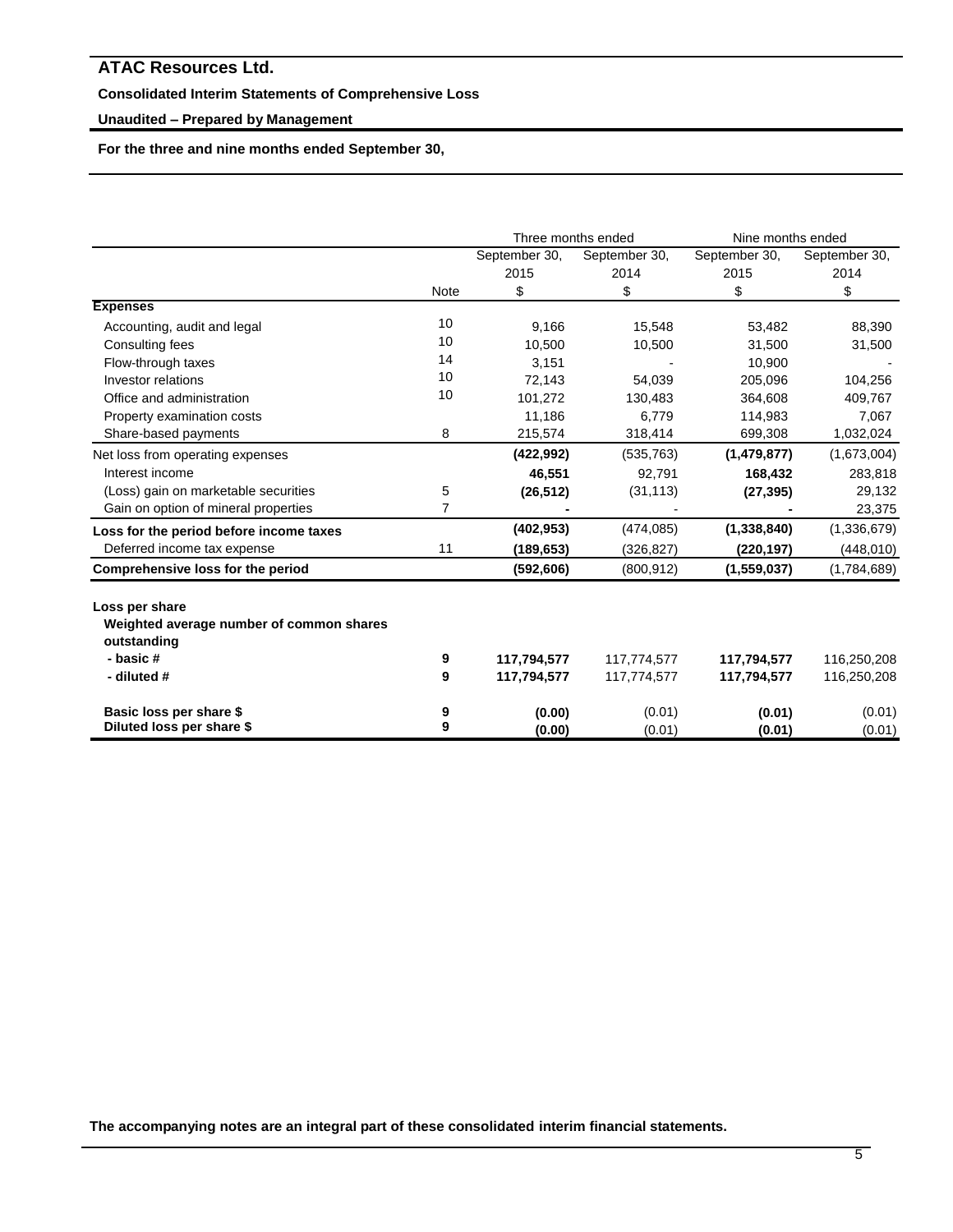# **Consolidated Interim Statements of Cash Flows**

# **Unaudited – Prepared by Management**

| For the nine months ended September 30,          | Note | 2015<br>\$  | 2014<br>\$  |  |
|--------------------------------------------------|------|-------------|-------------|--|
|                                                  |      |             |             |  |
| <b>Operating activities</b>                      |      |             |             |  |
| Comprehensive loss for the period                |      | (1,559,037) | (1,784,689) |  |
| Adjustments for:                                 |      |             |             |  |
| Gain on option of mineral property interests     |      |             | (23, 375)   |  |
| Share-based payments                             |      | 699,308     | 1,032,024   |  |
| Loss (gain) on marketable securities             |      | 27,395      | (29, 132)   |  |
| Interest income                                  |      | (168, 432)  | (283, 818)  |  |
| Deferred income tax expense                      |      | 220,197     | 448,010     |  |
| Net change in non-cash working capital items     | 12   | (50, 431)   | (179, 046)  |  |
|                                                  |      | (831,000)   | (820, 026)  |  |
|                                                  |      |             |             |  |
| <b>Financing activities</b>                      |      |             |             |  |
| Issue of common shares for cash                  |      |             | 7,054,594   |  |
| Share issue costs                                |      |             | (554, 104)  |  |
|                                                  |      |             | 6,500,490   |  |
| <b>Investing activities</b>                      |      |             |             |  |
| Interest received                                |      | 168,432     | 283,818     |  |
| Proceeds from sale of marketable securities      |      |             | 36,488      |  |
| Mineral property option proceeds received        |      |             | 20,000      |  |
| Mineral property acquisition costs               |      | (112, 898)  | (130, 846)  |  |
| Prepaid exploration expenditures                 |      | (16, 378)   | (14, 916)   |  |
| Deferred exploration and evaluation expenditures |      | (2,928,256) | (4,208,262) |  |
|                                                  |      | (2,889,100) | (4,013,718) |  |
| (Decrease) increase in cash and cash equivalents |      | (3,720,100) | 1,666,746   |  |
| Cash and cash equivalents, beginning of period   |      | 20,424,734  | 19,662,908  |  |
| Cash and cash equivalents, end of period         |      | 16,704,634  | 21,329,654  |  |

**Supplemental cash flow information** 12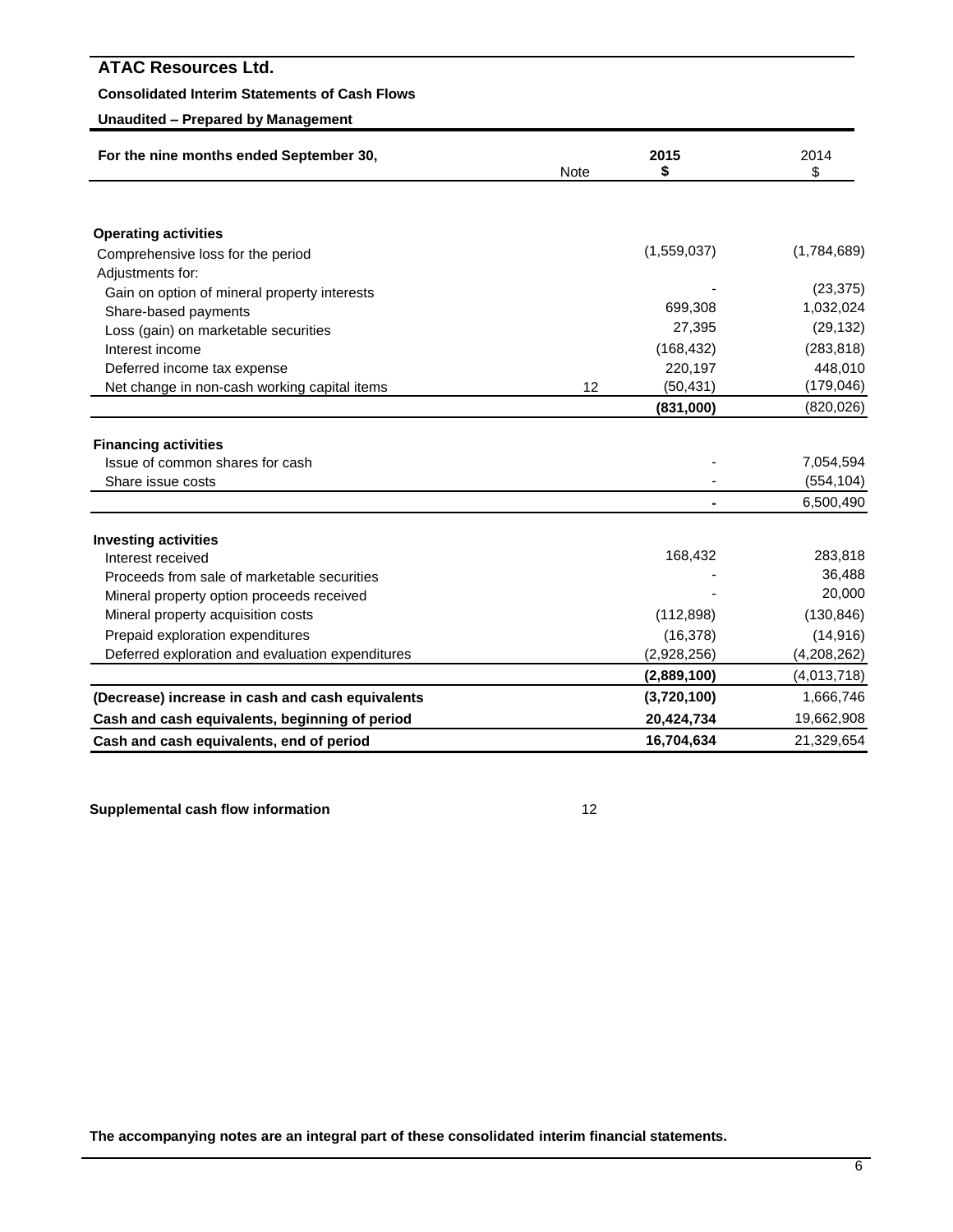# **ATAC Resources Ltd. Notes to the Consolidated Interim Financial Statements Unaudited – Prepared by Management**

# **For the nine months ended September 30, 2015 and 2014**

# **1. Nature of operations and going concern**

ATAC Resources Ltd. (the "Company" or "ATAC") was incorporated under the laws of the Province of British Columbia, Canada. Head office is located at 1016 - 510 West Hastings Street, Vancouver, British Columbia, Canada, V6B 1L8. Its records office is located at 1710 - 1177 West Hastings Street, Vancouver, British Columbia, Canada, V6E 2L3. Its main business activity is the acquisition, exploration and evaluation of mineral property interests located in Canada. The consolidated interim financial statements ("financial statements") of the Company as at September 30, 2015 and the nine months ended September 30, 2015 and 2014 comprise the Company and its subsidiaries, and the Company's interest in jointly controlled operations and entities over which it has significant influence. Its common shares trade on the TSX Venture Exchange ("TSX-V").

The Company is in the process of exploring its mineral property interests and has not yet determined whether they contain mineral reserves that are economically recoverable. The Company's continuing operations and the underlying value and recoverability of the amounts shown for mineral property interests are entirely dependent upon the existence of economically recoverable mineral reserves, the ability of the Company to obtain the necessary financing to complete the exploration and development of the mineral property interests, obtaining the necessary permits to mine, and on future profitable production or proceeds from the disposition of the mineral property interests.

The financial statements are prepared on the basis that the Company will continue as a going concern, which assumes that the Company will be able to continue in operation for the foreseeable future and will be able to realize its assets and discharge its liabilities and commitments in the normal course of operations. As an exploration stage company, the Company does not have revenues and historically has recurring operating losses. As at September 30, 2015, the Company had working capital of \$16,345,550 (December 31, 2014 - \$20,100,563) and shareholders' equity of \$97,453,813 (December 31, 2014 - \$98,313,542). Management has assessed that this working capital is sufficient for the Company to continue as a going concern beyond one year. If the going concern assumption were not appropriate for these financial statements it would be necessary to restate the Company's assets and liabilities on a liquidation basis.

# **2. Significant accounting policies**

### **(a) Basis of presentation**

The financial statements have been prepared in conformity with International Accounting Standard ("IAS") 34, Interim Financial Reporting*,* using the same accounting policies as detailed in the Company's annual audited consolidated financial statements for the year ended December 31, 2014, and do not include all the information required for full annual financial statements in accordance with International Financial Reporting Standards ("IFRS"), as issued by the International Accounting Standards Board ("IASB") and interpretations of the International Financial Reporting Interpretations Committee ("IFRIC"). It is suggested that the financial statements be read in conjunction with the annual audited financial statements.

These financial statements have been prepared on an historical cost basis, except for financial instruments which are classified as fair value through profit or loss ("FVTPL"). In addition, these financial statements have been prepared using the accrual basis of accounting, except for cash flow information.

The accounting policies used are those the Company expects to adopt in its consolidated financial statements for the year ended December 31, 2015, and have been applied consistently to all periods presented by the Company and its subsidiaries and associates.

All amounts on the financial statements are presented in Canadian dollars which is the functional currency of the Company and its subsidiaries.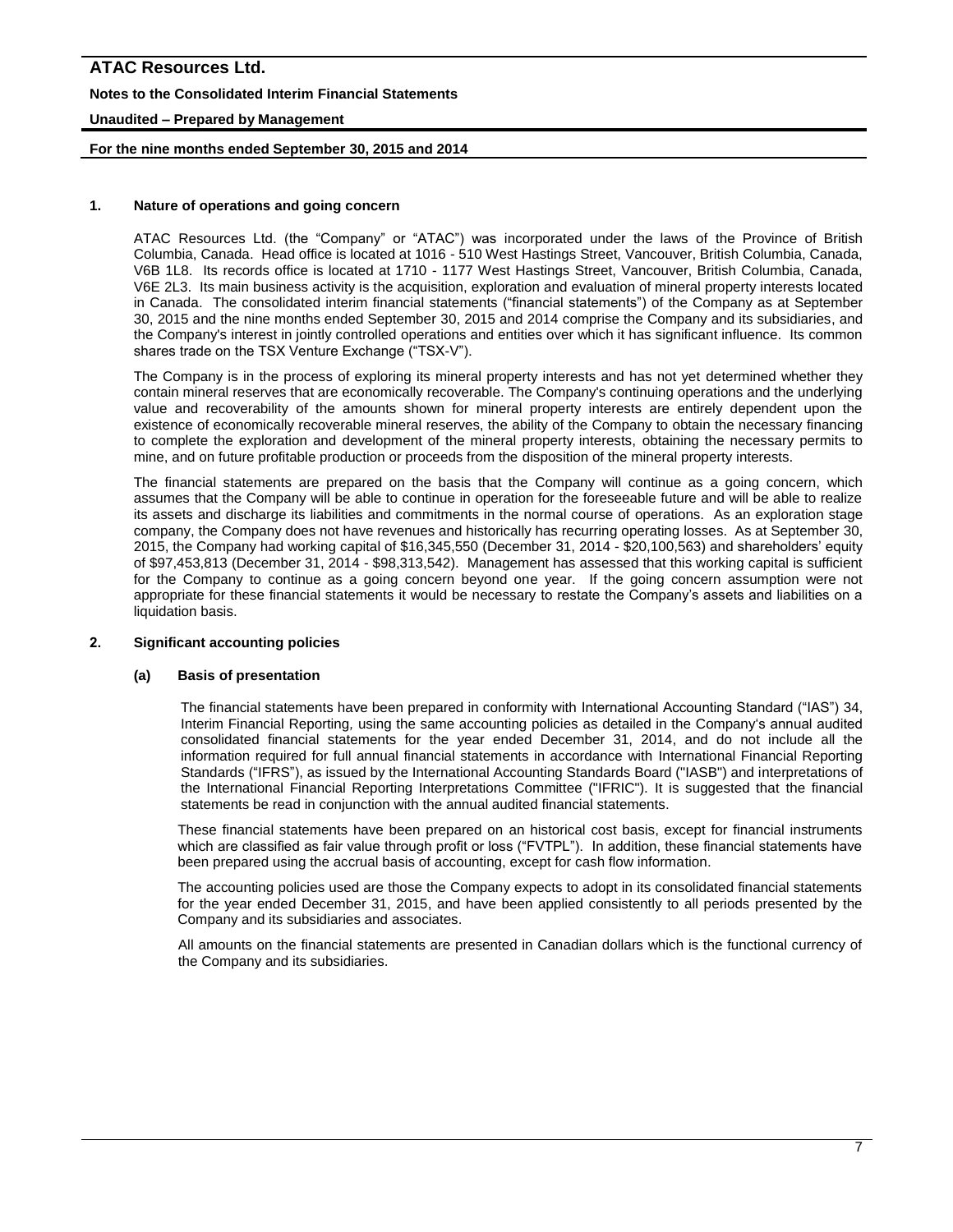### **Notes to the Consolidated Interim Financial Statements**

### **Unaudited – Prepared by Management**

### **For the nine months ended September 30, 2015 and 2014**

### **2. Significant accounting policies** (continued)

### **(b) Standards issued but not yet effective**

Certain pronouncements have been issued by the IASB or IFRIC that are effective for accounting periods beginning on or after January 1, 2016. Many of these updates are not applicable or consequential to the Company and have been excluded from the discussion below.

*Tentatively effective for annual periods beginning on or after January 1, 2018*

• New standard IFRS 9 *Financial Instruments*

IFRS 9 adds new requirements for impairment of financial assets and makes changes to the classification and measurement of financial instruments. When complete, IFRS 9 will replace IAS 39 *Financial Instruments: Recognition and Measurement*

The Company has initially assessed that there will be no material reporting changes as a result of adopting the new standard, however, there will be enhanced disclosure requirements.

## **3. Cash and cash equivalents**

Cash and cash equivalents consist of the following: **September 30, December 31, Cash and cash equivalents consist of the following:** 

|                                  | 2015       | 2014       |
|----------------------------------|------------|------------|
|                                  |            |            |
| Bank and broker balances         | 285.662    | 2.165.221  |
| Cashable investment certificates | 16.418.972 | 18.259.513 |
|                                  | 16.704.634 | 20,424,734 |

# **4. Receivables and prepayments**

Receivables and prepayments consist of the following:<br>**September 30**, December 31, December 31, Receivable 31, September 30, December 31, September 31, September 31, September 31, September 31, September 31, September 31,

|                                            | ____________ |        |  |  |  |
|--------------------------------------------|--------------|--------|--|--|--|
|                                            | 2015         | 2014   |  |  |  |
|                                            |              |        |  |  |  |
| Sales tax recoverable                      | 115.487      | 22,570 |  |  |  |
| Employee deductions recoverable            | -            | 808    |  |  |  |
| Yukon mineral exploration grant receivable | 40.000       |        |  |  |  |
| Prepaid expenses                           | 18.260       | 66,738 |  |  |  |
|                                            | 173.747      | 90.116 |  |  |  |
|                                            |              |        |  |  |  |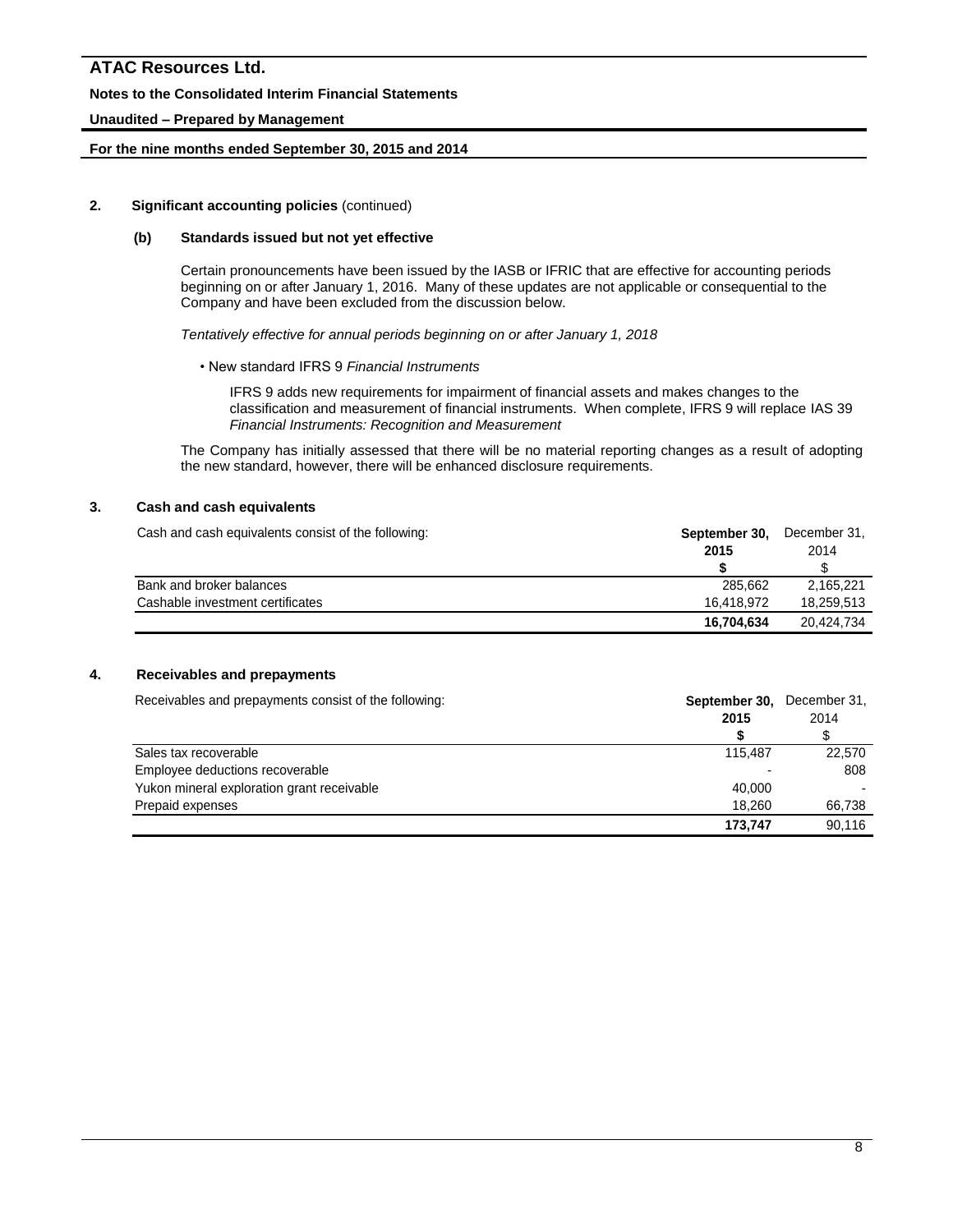### **Notes to the Consolidated Interim Financial Statements**

### **Unaudited – Prepared by Management**

### **For the nine months ended September 30, 2015 and 2014**

### **5. Marketable securities**

Marketable securities consist of various common shares received on the option of mineral property interests as follows:

|                                | Shares with<br>an active market |                   | Shares without<br>an active market |                         |                      |  |
|--------------------------------|---------------------------------|-------------------|------------------------------------|-------------------------|----------------------|--|
|                                | Cost<br>\$                      | <b>Fair value</b> | Cost<br>\$                         | <b>Fair value</b><br>\$ | Total gain<br>(loss) |  |
| January 1, 2014                | 550,397                         | 108,766           | 10,000                             |                         |                      |  |
| Additions                      | 3,375                           | 3,375             |                                    |                         |                      |  |
| Proceeds on sale               | (36, 488)                       |                   |                                    |                         |                      |  |
| Cost of disposals              |                                 | (61, 938)         |                                    |                         |                      |  |
| Realized loss for the period   | (25, 450)                       |                   |                                    |                         | (25, 450)            |  |
| Unrealized gain for the period |                                 | 54,582            |                                    |                         | 54,582               |  |
| September 30, 2014             | 491,834                         | 104,785           | 10,000                             |                         | 29,132               |  |
| January 1, 2015                | 491,834                         | 85,199            | 10,000                             |                         |                      |  |
| Unrealized loss for the period |                                 | (27, 395)         |                                    |                         | (27, 395)            |  |
| <b>September 30, 2015</b>      | 491,834                         | 57,804            | 10,000                             |                         | (27, 395)            |  |

The valuation of the shares with an active market has been determined in whole by reference to the bid price of the shares on the TSX-V or Toronto Stock Exchange ("TSX") at each period end date.

The shares without an active market are private company shares received as payment on optioned mineral property interests. The shares were written-down in 2008 to a carrying value of \$1, as no active market existed or exists, and no value can be determined.

### **6. Subsidiary information**

On July 14, 2010 two wholly-owned subsidiary companies were incorporated under the laws of the Province of British Columbia, Canada to facilitate the possible transfer to them of certain of the Company's mineral property interests. From incorporation to September 30, 2015, neither of the subsidiaries have had any transactions other than to issue nominal \$1 share capital to the Company.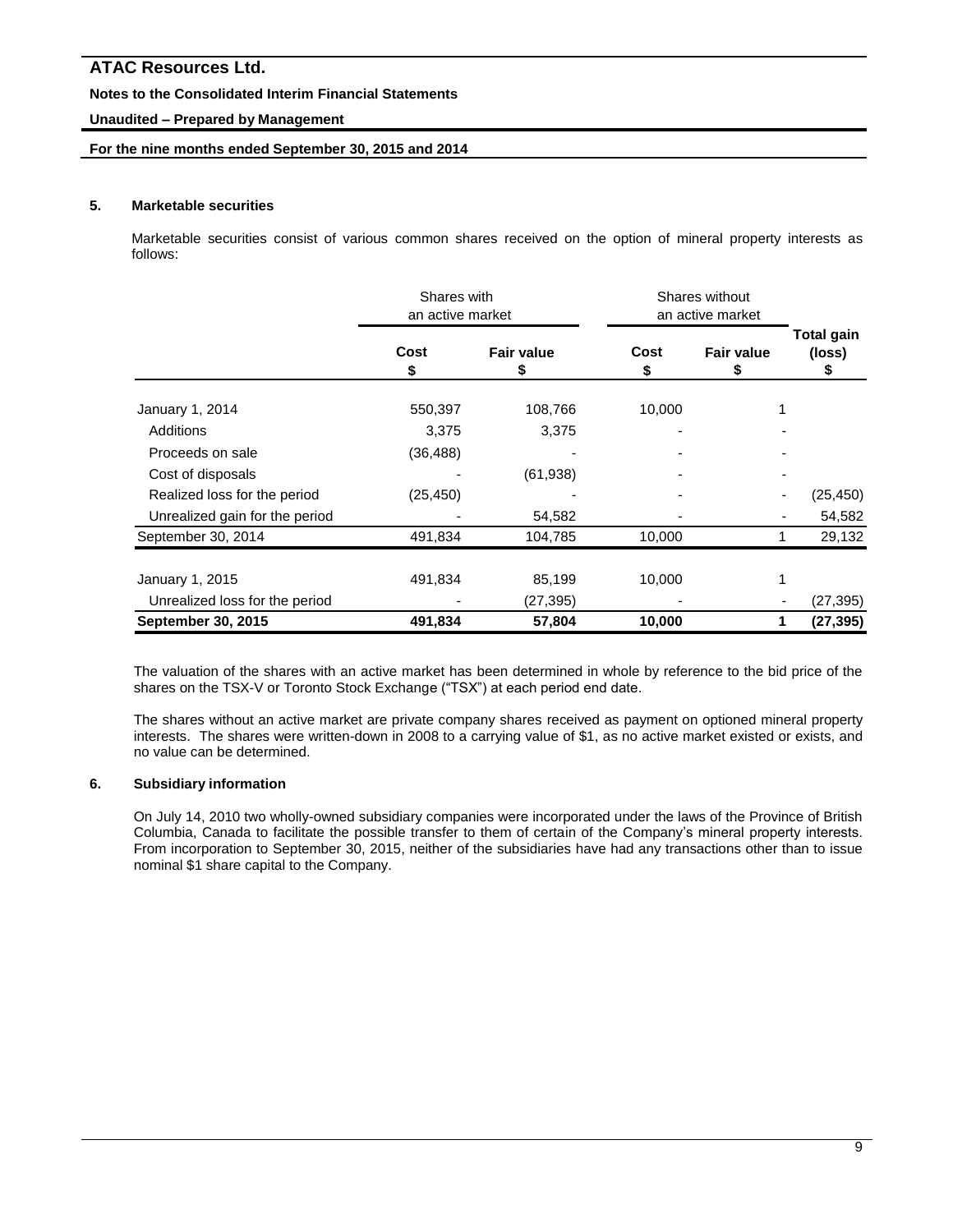### **Notes to the Consolidated Interim Financial Statements**

### **Unaudited – Prepared by Management**

# **For the nine months ended September 30, 2015 and 2014**

# **7. Mineral property interests**

The Company's mineral property interests consist of various exploration stage properties located in the Yukon Territory, Canada. The properties have been grouped into those which are being optioned to other parties, those which are wholly-owned, and those which are royalty or other interests. Properties which are in close proximity and could be developed as a single economic unit are grouped into projects.

|                                              | <b>Optioned</b><br>to others | <b>Wholly-</b><br>owned | Other<br>interests | Total      |
|----------------------------------------------|------------------------------|-------------------------|--------------------|------------|
|                                              | S                            |                         | S                  |            |
| January 1, 2014                              |                              | 85,058,512              | 119,114            | 85,177,626 |
| Acquisitions/staking/assessments             |                              | 130.846                 |                    | 130,846    |
| Exploration and evaluation                   |                              | 4,507,841               | 12,569             | 4,520,410  |
| Option proceeds                              | (23, 375)                    |                         |                    | (23, 375)  |
| Proceeds in excess of cost to profit or loss | 23,375                       |                         |                    | 23,375     |
| September 30, 2014                           |                              | 89,697,199              | 131,683            | 89,828,882 |
| January 1, 2015                              |                              | 89,583,690              |                    | 89,583,691 |
| Acquisitions/staking/assessments             |                              | 112,898                 |                    | 112,898    |
| Exploration and evaluation                   |                              | 3,337,776               |                    | 3,337,776  |
| <b>September 30, 2015</b>                    |                              | 93,034,364              |                    | 93.034,365 |

Changes in the project carrying amounts for the nine months ended September 30, 2015 and 2014 are summarized as follows:

#### **Nine months ended September 30, 2014**

|                                                            | January 1,<br>2014<br>\$ | <b>Acquisitions</b><br>/ staking /<br>assessments<br>\$ | <b>Exploration</b><br>and<br>evaluation<br>\$ | Option<br>proceeds<br>\$ | <b>Excess</b><br>proceeds<br>to loss<br>\$ | September 30,<br>2014<br>\$ |
|------------------------------------------------------------|--------------------------|---------------------------------------------------------|-----------------------------------------------|--------------------------|--------------------------------------------|-----------------------------|
| Project<br>under option<br>to others<br><b>Idaho Creek</b> |                          |                                                         |                                               | (23, 375)                | 23,375                                     |                             |
| <b>Wholly-owned</b><br>projects                            |                          |                                                         |                                               |                          |                                            |                             |
| Connaught                                                  | 386,949                  |                                                         |                                               |                          |                                            | 386,949                     |
| Panorama                                                   |                          | 4,082                                                   |                                               |                          |                                            | 4,082                       |
| Rackla Gold                                                |                          |                                                         |                                               |                          |                                            |                             |
| - Nadaleen                                                 | 53,618,075               | 126,764                                                 | 3,759,062                                     |                          |                                            | 57,503,901                  |
| - Rau                                                      | 31,051,337               |                                                         | 748,779                                       |                          |                                            | 31,800,116                  |
| Rosy                                                       | 2,151                    |                                                         |                                               |                          |                                            | 2,151                       |
| <b>Total</b>                                               | 85,058,512               | 130,846                                                 | 4,507,841                                     |                          | $\blacksquare$                             | 89,697,199                  |
| <b>Other interests</b><br>Dawson Gold                      | 119,114                  |                                                         | 12,569                                        |                          |                                            | 131,683                     |
| <b>Total all projects</b>                                  | 85,177,626               | 130,846                                                 | 4,520,410                                     | (23, 375)                | 23,375                                     | 89,828,882                  |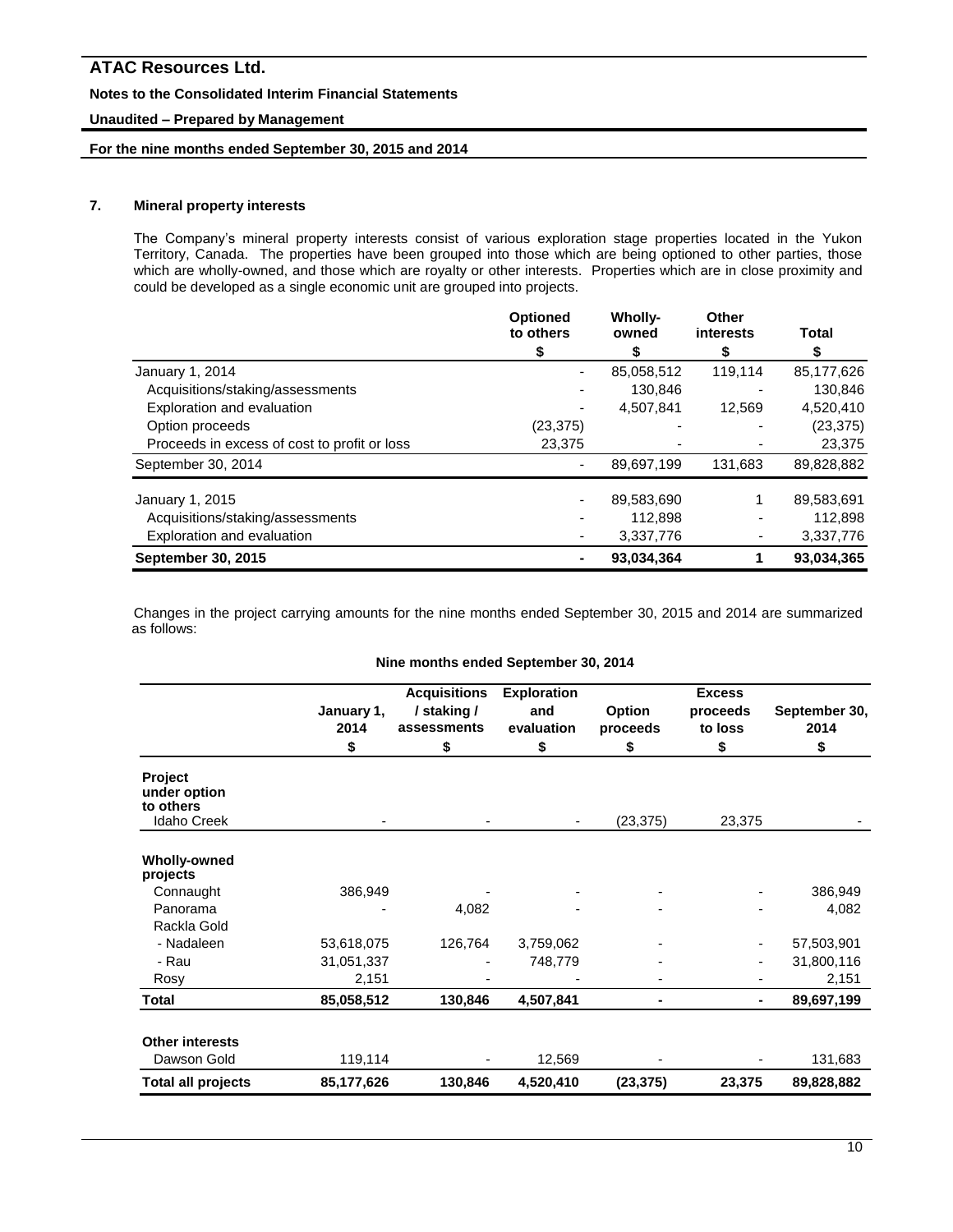# **Notes to the Consolidated Interim Financial Statements**

# **Unaudited – Prepared by Management**

# **For the nine months ended September 30, 2015 and 2014**

# **7. Mineral property interests** (continued)

Exploration and evaluation expenditures on the projects consisted of the following:

|                                                 | Nadaleen  | Rau     | <b>Others</b>            | Total     |
|-------------------------------------------------|-----------|---------|--------------------------|-----------|
| Nine months ended September 30, 2014            | \$        | \$      | \$                       | \$        |
|                                                 |           |         |                          |           |
| Assays                                          | 210,210   | 1.000   | 3,703                    | 214,913   |
| Drilling                                        | 921.487   | -       |                          | 921,487   |
| Field                                           | 695,781   | 8.409   | 8,866                    | 713,056   |
| Helicopter and fixed wing                       | 785,739   | 15.269  |                          | 801,008   |
| Labour                                          | 915,615   | 34,063  | $\overline{\phantom{0}}$ | 949,678   |
| Resource, engineering and environmental studies | 28,802    | 689,113 | $\overline{\phantom{0}}$ | 717,915   |
| Survey and consulting                           | 72,048    | -       | -                        | 72,048    |
| Travel and accommodation                        | 129,380   | 925     |                          | 130,305   |
| Total                                           | 3,759,062 | 748.779 | 12,569                   | 4,520,410 |

|                                       | January 1,<br>2015 | <b>Acquisitions</b><br>/ staking /<br>assessments | <b>Exploration</b><br>and<br>evaluation | <b>Option</b><br>proceeds | <b>Excess</b><br>proceeds<br>to loss | September 30,<br>2015 |
|---------------------------------------|--------------------|---------------------------------------------------|-----------------------------------------|---------------------------|--------------------------------------|-----------------------|
|                                       | \$                 | \$                                                | \$                                      | \$                        | \$                                   | \$                    |
| <b>Wholly-owned</b><br>projects       |                    |                                                   |                                         |                           |                                      |                       |
| Connaught                             |                    | 14,896                                            | 61,838                                  |                           |                                      | 76,735                |
| <b>Idaho Creek</b>                    | 680                |                                                   | 16,245                                  |                           |                                      | 16,925                |
| Panorama                              | 4,082              | 972                                               | 11,015                                  |                           |                                      | 16,069                |
| Rackla Gold                           |                    |                                                   |                                         |                           |                                      |                       |
| - Nadaleen                            | 57,739,231         | 97,030                                            | 1,649,049                               |                           |                                      | 59,485,310            |
| - Rau                                 | 31,837,181         |                                                   | 1,599,629                               |                           |                                      | 33,436,810            |
| Rosy                                  | 2,515              |                                                   |                                         |                           |                                      | 2,515                 |
| Total                                 | 89,583,690         | 112,898                                           | 3,337,776                               |                           |                                      | 93,034,364            |
| <b>Other interests</b><br>Dawson Gold |                    |                                                   |                                         |                           |                                      |                       |
| <b>Total all projects</b>             | 89,583,691         | 112,898                                           | 3,337,776                               |                           |                                      | 93,034,365            |

### **Nine months ended September 30, 2015**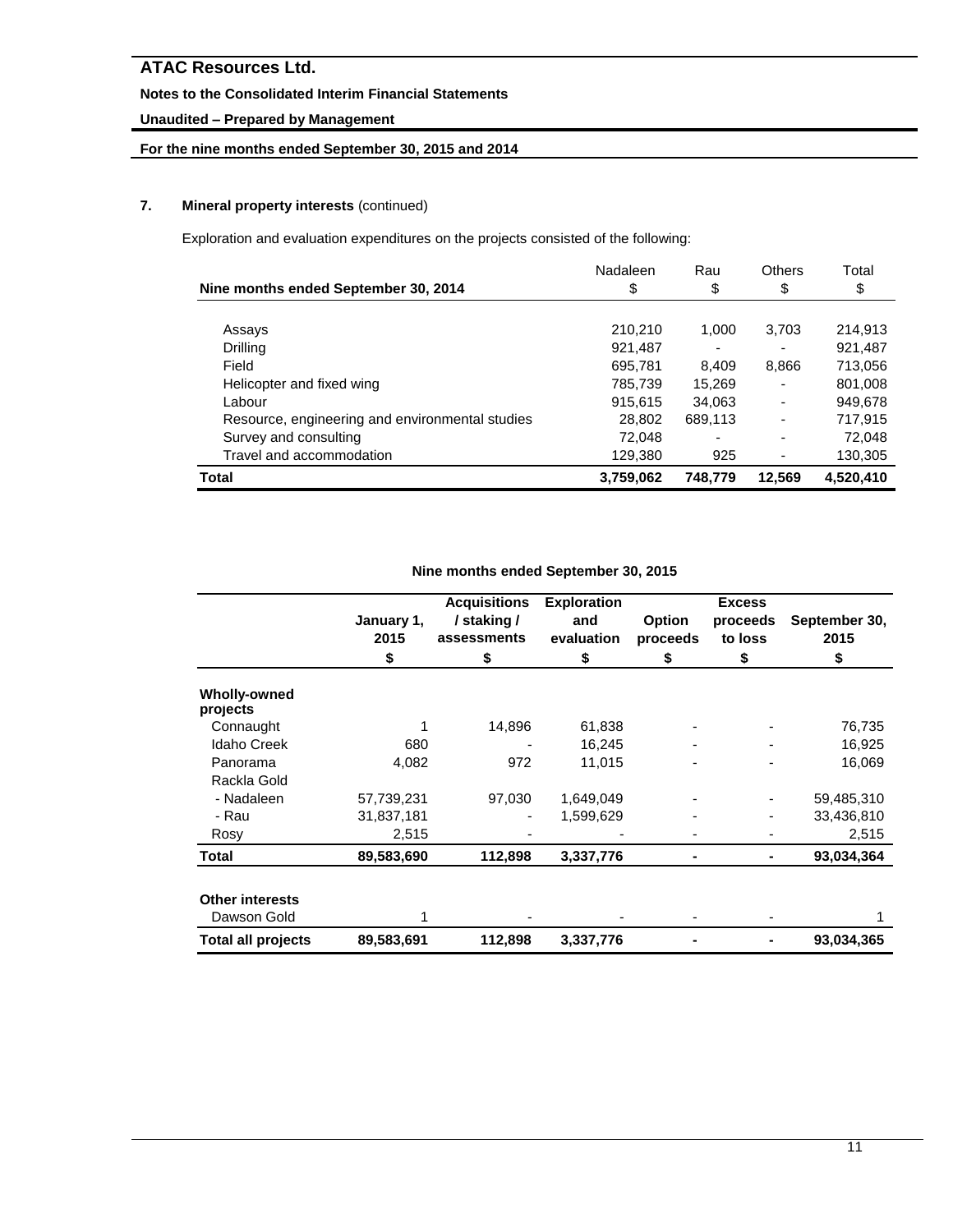# **Notes to the Consolidated Interim Financial Statements**

# **Unaudited – Prepared by Management**

# **For the nine months ended September 30, 2015 and 2014**

# **7. Mineral property interests** (continued)

Exploration and evaluation expenditures on the projects consisted of the following:

|                                                 | Nadaleen  | Rau       | <b>Others</b> | Total     |
|-------------------------------------------------|-----------|-----------|---------------|-----------|
| Nine months ended September 30, 2015            | \$        | \$        | \$            | \$        |
|                                                 |           |           |               |           |
| Assays                                          | 69,137    | 116,550   | 34,895        | 220,582   |
| Drilling                                        | 314,802   | 459,743   |               | 774,545   |
| Field                                           | 339,122   | 240,530   | 12,186        | 591,838   |
| Helicopter and fixed wing                       | 377,295   | 299.594   |               | 676.889   |
| Labour                                          | 474,797   | 369,492   | 54,507        | 898,796   |
| Resource, engineering and environmental studies |           | 49.360    |               | 49,360    |
| Survey and consulting                           | 8.410     | 14.020    | 25,933        | 48.363    |
| Travel and accommodation                        | 65,486    | 50,340    | 1,577         | 117,403   |
|                                                 | 1,649,049 | 1,599,629 | 129,098       | 3,377,776 |
| Less: Yukon mineral exploration grant           |           |           | (40,000)      | (40,000)  |
| Total                                           | 1,649,049 | 1,599,629 | 89,098        | 3,337,776 |

### **(1) Wholly-owned projects**

The Company's wholly owned projects are comprised of the rights to explore various mineral claims located in the Yukon Territory, which are at various stages of exploration. They are not subject to any option or sale agreements, except as noted below.

# **Connaught project**

The Connaught project consists of a 100% interest in the CN and NC mineral claims located in the Dawson Mining District, Yukon Territory. In 2009, a 50% interest in the project was sold for cash and common shares totaling \$252,500. The 50% interest was re-purchased by the Company in 2012 by issuing 75,000 common shares having a value of \$188,250. From 2012 to the end of 2014, there was no significant exploration on the property, and since no future exploration was contemplated and there were no purchase or option interests in the property, a write-down of \$387,023, to a \$1 carrying value, was recorded in 2014. New expenditures have been incurred in the current year to take advantage of favorable government assessment credits and grants.

The Company was approved to receive financial assistance from the Yukon Government on its Connaught project claims, which will reimburse the Company for one-half of its 2015 exploration expenditures on those claims, to a maximum of \$40,000. The maximum \$40,000 has been reached and is included in receivables and prepayments with the current year exploration expenditures reduced by the accrual. The grant is subject to approval by the Yukon Government.

### **Idaho Creek project**

The Idaho Creek project consists of a 100% interest in the Idaho mineral claims located in the Whitehorse Mining District, Yukon Territory.

Cash and common shares totaling \$269,413 have been received under previous option agreements.

# **Panorama project**

The Panorama project consists of a 100% interest in the Aussie mineral claims located in the Dawson Mining District, Yukon Territory. The claims are subject to a 3% net smelter return royalty ("NSR") on all commercial production from the claims.

Cash and common shares totaling \$328,400 have been received under previous option agreements.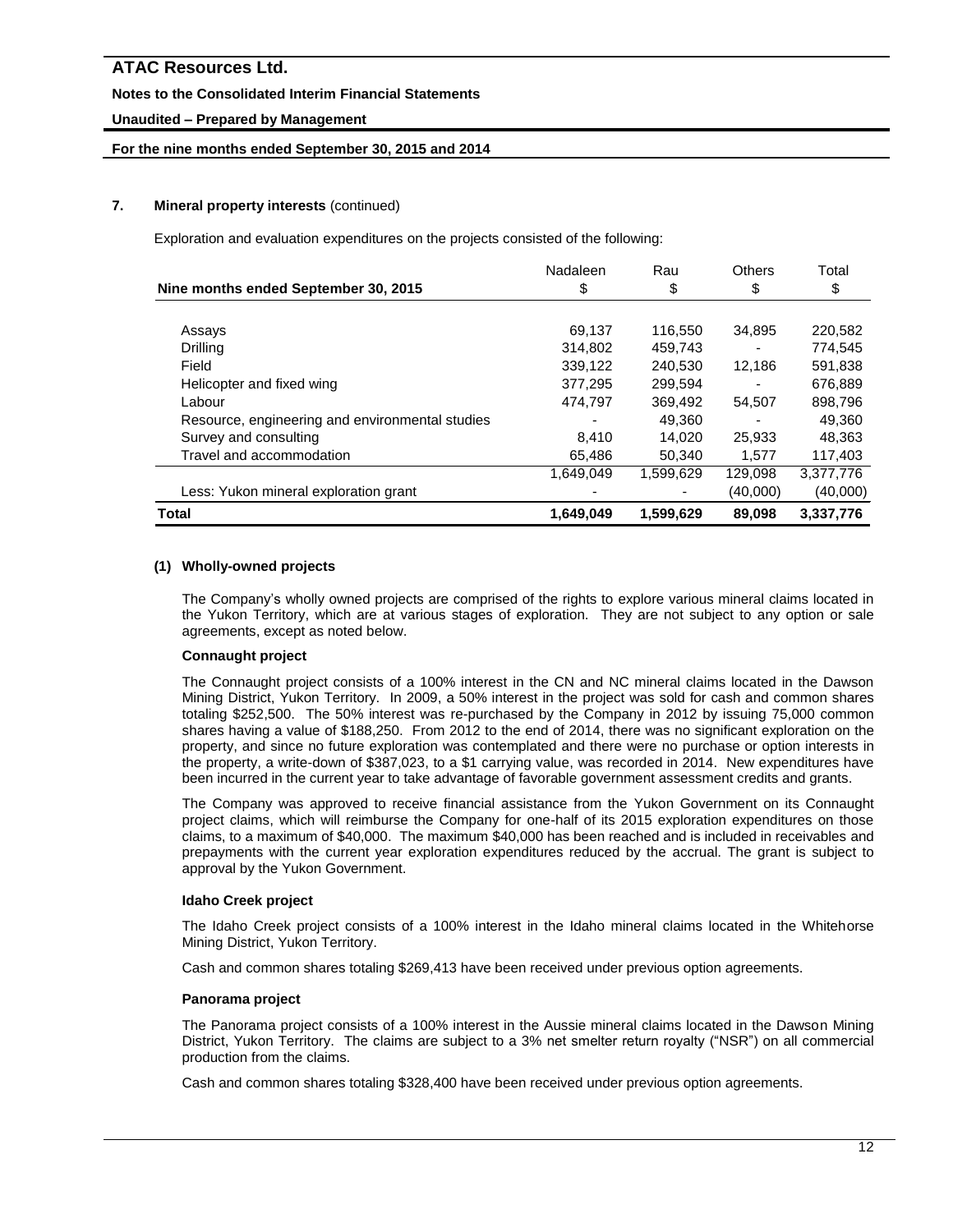# **Notes to the Consolidated Interim Financial Statements**

# **Unaudited – Prepared by Management**

### **For the nine months ended September 30, 2015 and 2014**

### **7. Mineral property interests** (continued)

### **(1) Wholly-owned projects** (continued)

### **Rackla Gold project**

The Rackla Gold project consists of a 100% interest in the Rau (ACX, AT, BT, EX, GF, Gam, PH, Q, R, Rau, RR, S, T and WH mineral claims), Jam, Mouse, Sten (Dale, EN, IS, OS, ST, and Sten mineral claims) and Stoked (HO, Rae and Stoked mineral claims) mineral properties located in the Mayo Mining District, Yukon Territory. Cash and common shares totaling \$165,600 have been received under previous option agreements.

### **Rosy project**

The Rosy project consists of a 100% interest in the Rosy mineral claims located in the Whitehorse Mining District, Yukon Territory. Cash and common shares totaling \$167,000 have been received under previous option agreements.

### **(2) Other interests**

### **Joint exploration property - Dawson Gold project**

The Dawson Gold project consists of a 50% interest in the DM mineral claims located in the Dawson and Whitehorse Mining Districts, Yukon Territory, and the GG, SH and TL mineral claims located in the Dawson Mining District, Yukon Territory.

The other 50% interest was acquired by Arcus Development Group Inc. ("Arcus") under an option Agreement with the Company, which completed on February 21, 2012. Under the Agreement the Company received \$185,000 and 1,000,000 Arcus common shares, and Arcus completed a \$3,500,000 exploration program.

Effective February 21, 2012 the Company and Arcus agreed to explore the project on a 50/50 basis with Arcus as the Operator. As at September 30, 2015, the Company's cumulative share of the joint exploration and property expenditures totalled \$131,683 (December 31, 2014 - \$131,683). There have been no property or exploration expenditures on the properties during the nine months ended September 30, 2015 (2014 - \$12,569).

There have been no significant exploration expenditures on the property since 2012, and since no future exploration was contemplated and there were no purchase or option interests in the property, a write-down of \$131,682 to a \$1 carrying value was recorded in 2014.

### **Royalty interests**

The Company has a 1% NSR on the Golden Revenue, Nitro, and Seymour properties located in the Whitehorse Mining District, Yukon Territory.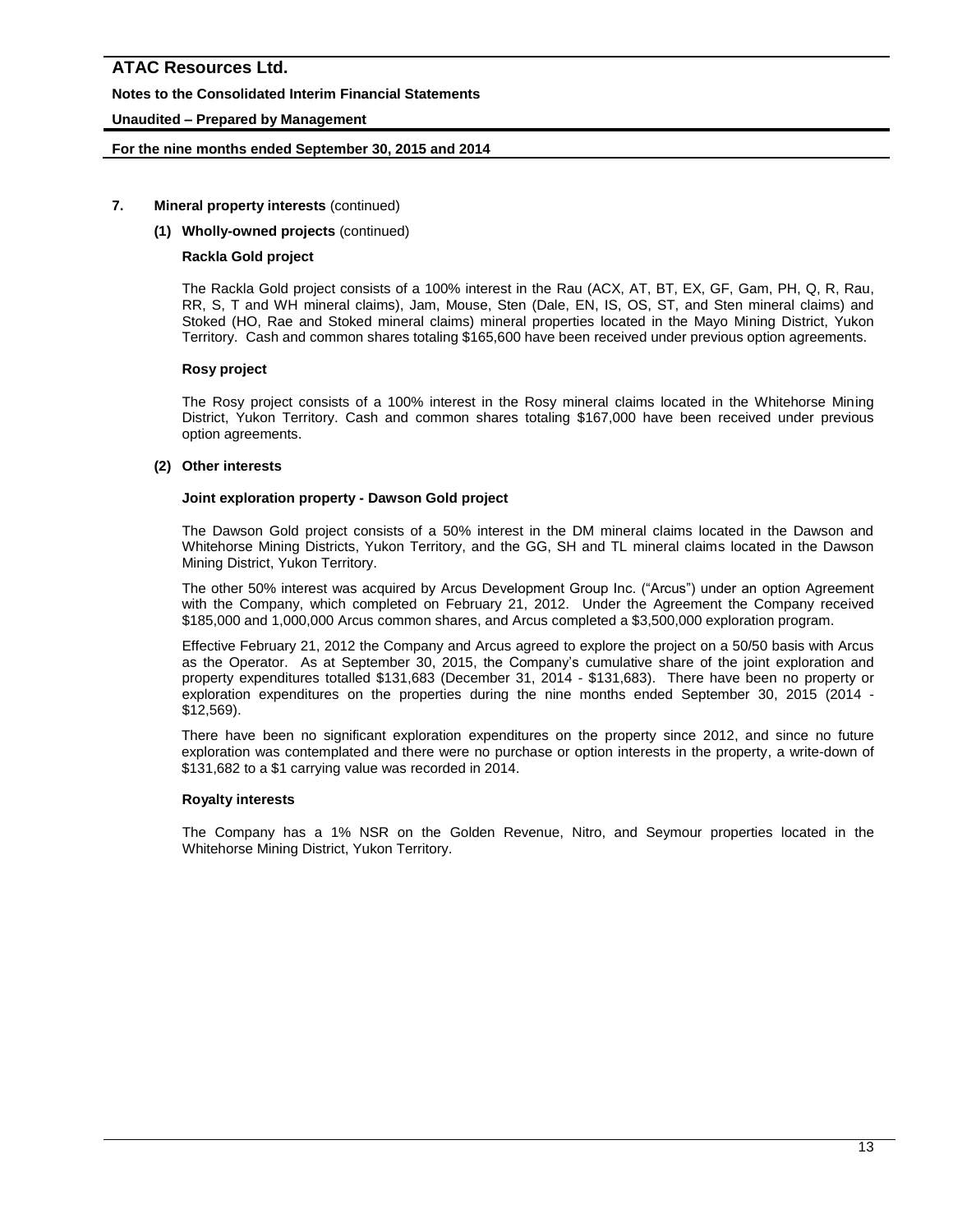# **Notes to the Consolidated Interim Financial Statements**

# **Unaudited – Prepared by Management**

### **For the nine months ended September 30, 2015 and 2014**

### **8. Share capital**

The authorized share capital of the Company consists of unlimited common shares without par value, and unlimited Class "A" preferred shares with a par value of \$1.00 each. All issued shares are fully paid.

#### **Transactions for the issue of share capital during the nine months ended September 30, 2015:**

There were no transactions for the issue of share capital during the nine months ended September 30, 2015.

#### **Transactions for the issue of share capital during the nine months ended September 30, 2014:**

**(a)** On March 27, 2014, the Company completed a flow-through private placement consisting of the issue of 3,781,441 common share units at a price of \$1.80 per unit for gross proceeds of \$6,806,594. Each unit consisted of one flow-through common share and one-half of one share purchase warrant, with each whole warrant entitling the holder to purchase one additional non-flow-through common share at a price of \$2.70 per share until March 27, 2015. The warrants expired unexercised.

The flow-through shares were issued at a premium to the trading value of the Company's common shares at the date the flow-through was announced, which is a reflection of the value of the income tax write-offs that the Company renounced to the flow-through shareholders. The premium was determined to be \$831,917 and was recorded as a reduction of share capital. An equivalent flow-through share premium liability was recorded which was reversed pro-rata as the required exploration expenditures were completed (see note 14).

The Underwriters were paid commissions and expenses of \$467,396, and legal, accounting and filing fees amounted to \$86,708. The total share issue costs of \$554,104, net of deferred tax benefits of \$144,067 have been shown as a reduction of share capital.

**(b)** The Company issued 860,000 common shares on the exercise of options for proceeds of \$248,000. In addition \$131,434 representing the fair value of the options on initial vesting was re-allocated from contributed surplus to share capital.

### **Common share rights**

The Company has a "Rights Plan" under which one Right is issued for each issued and outstanding common share of the Company. Each Right entitles the holder to purchase from the Company one common share at a price equal to one-half the market price for each common share of the Company, subject to certain anti-dilutive adjustments. The Rights are exercisable only if the Company receives an unacceptable take-over bid as defined in the Rights Agreement. The original Rights Plan was replaced with a new Rights Plan at the June 2014 annual shareholders' meeting and will remain in effect until the annual shareholders' meeting in 2017. As at September 30, 2015, there were 117,794,577 Rights outstanding (December 31, 2014 – 117,794,577).

### **Stock options**

The Company has an incentive stock option plan (the "Plan"), under which the maximum number of stock options issued cannot exceed 10% of the Company's currently issued and outstanding common shares. The exercise period for any options granted under the Plan cannot exceed ten years. The exercise price of options granted under the Plan cannot be less than the "discounted market price" of the common shares (defined as the last closing market price of the Company's common shares immediately preceding the issuance of a news release announcing the granting of the options, less a discount of from 15% to 25%), unless otherwise agreed to by the Company and accepted by the TSX-V.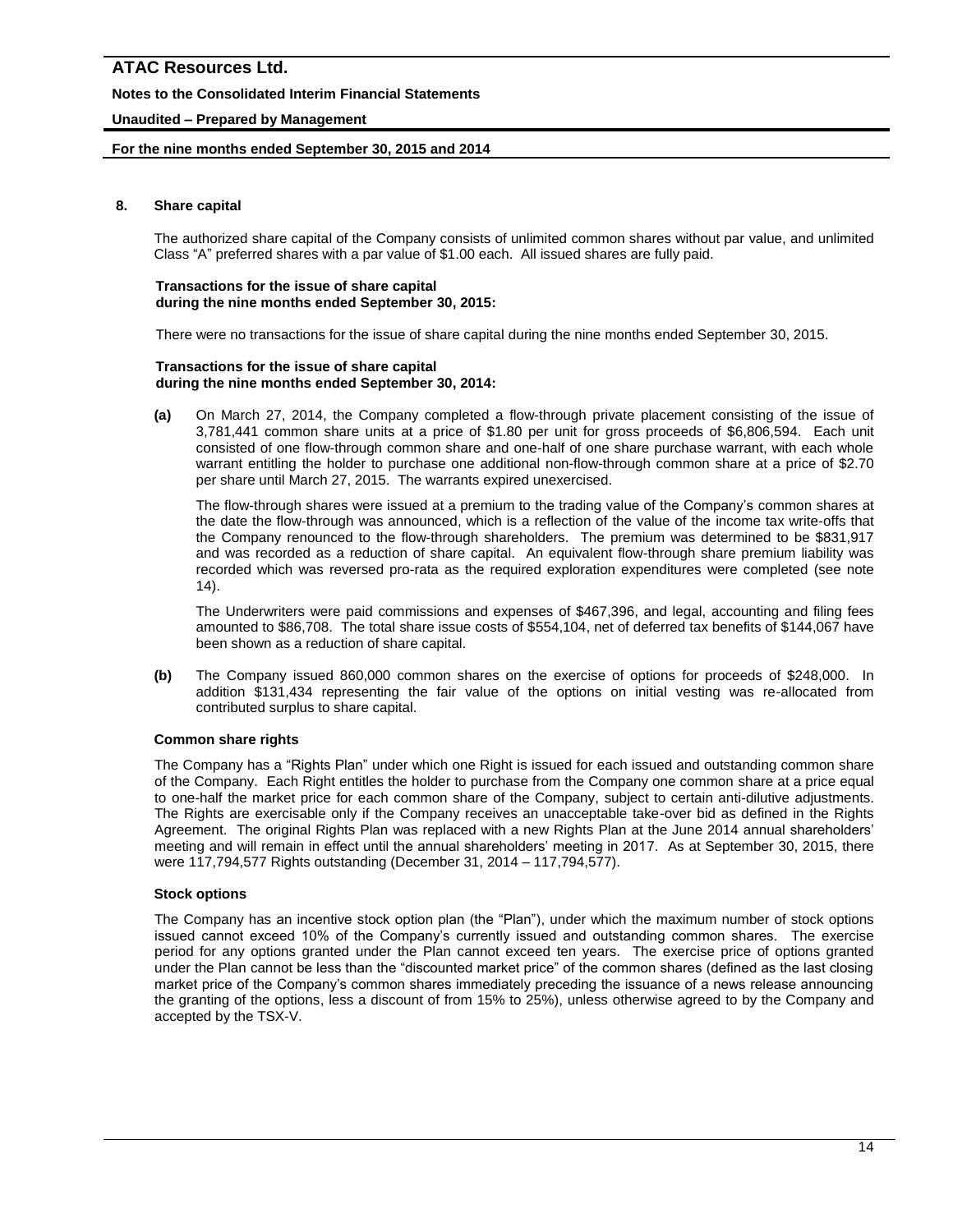### **Notes to the Consolidated Interim Financial Statements**

# **Unaudited – Prepared by Management**

### **For the nine months ended September 30, 2015 and 2014**

# **8.** Share capital (continued)

### **Stock options** (continued)

A participant who is not a consultant conducting investor relations activities, who is granted an option under the Plan with exercise prices at or above "Market Price" will have their options vest immediately, unless otherwise determined by the Board of Directors. A participant who is granted an option under the Plan with exercise prices below "Market Price" will become vested with the right to exercise one-sixth of the option upon conclusion of every three months subsequent to the grant date. A participant who is a consultant conducting investor relations activities who is granted options under the Plan will become vested with the right to exercise one-quarter of the options upon conclusion of every three months subsequent to the grant date.

A summary of the status of the Company's stock options as at September 30, 2015 and December 31, 2014 and changes during the period/year then ended is as follows:

|                                               | Nine months ended<br><b>September 30, 2015</b>      |      | Year ended<br>December 31, 2014 |                                          |
|-----------------------------------------------|-----------------------------------------------------|------|---------------------------------|------------------------------------------|
|                                               | Weighted<br>average<br>exercise<br>Options<br>price |      | Options                         | Weighted<br>average<br>exercise<br>price |
|                                               | #                                                   | \$   | #                               | \$                                       |
| Options outstanding, beginning of period/year | 8,557,000                                           | 1.77 | 7,758,000                       | 1.95                                     |
| Granted                                       | 1,800,000                                           | 0.75 | 2,330,000                       | 0.75                                     |
| Exercised                                     |                                                     |      | (860,000)                       | 0.29                                     |
| Expired/cancelled                             | (1,160,000)                                         | 1.40 | (671,000)                       | 2.10                                     |
| Options outstanding, end of period/year       | 9,197,000                                           | 1.62 | 8,557,000                       | 1.77                                     |

As at September 30, 2015, the Company has stock options outstanding and exercisable as follows:

| Options<br>outstanding<br># | Options<br>exercisable<br># | Exercise<br>price<br>\$ | Expiry date       |
|-----------------------------|-----------------------------|-------------------------|-------------------|
| 1,185,000                   | 1,185,000                   | 1.80                    | March 11, 2016    |
| 100,000                     | 100,000                     | 2.60                    | January 20, 2017  |
| 2,057,000                   | 2,057,000                   | 3.00                    | March 23, 2017    |
| 20,000                      | 20,000                      | 1.70                    | December 14, 2017 |
| 1,840,000                   | 1,840,000                   | 1.80                    | January 29, 2018  |
| 2,195,000                   | 2,195,000                   | 0.75                    | February 3, 2019  |
| 1,800,000                   | 900,000                     | 0.75                    | January 23, 2020  |
| 9,197,000                   | 8,297,000                   |                         |                   |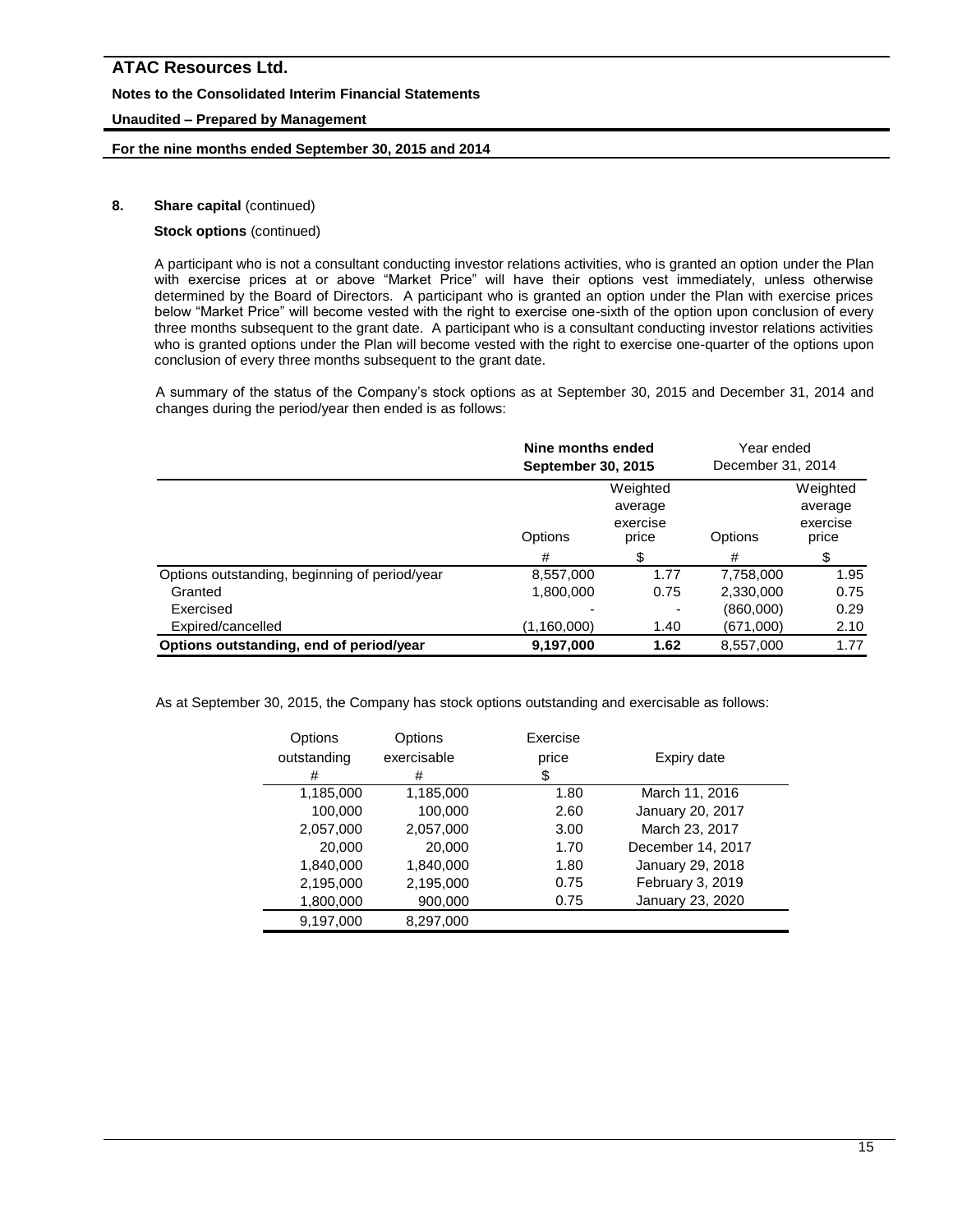### **Notes to the Consolidated Interim Financial Statements**

# **Unaudited – Prepared by Management**

### **For the nine months ended September 30, 2015 and 2014**

# **8.** Share capital (continued)

**Stock options** (continued)

The following table summarizes information about the stock options outstanding at September 30, 2015:

| Range of<br>prices | Options   | Weighted average<br>remaining life | Weighted average<br>exercise price |
|--------------------|-----------|------------------------------------|------------------------------------|
| \$                 | #         | vears                              |                                    |
| 0.75               | 3,995,000 | 3.79                               | 0.75                               |
| $1.70 - 1.80$      | 3,045,000 | 1.60                               | 1.80                               |
| $-3.00$<br>2.60    | 2,157,000 | 1.47                               | 2.98                               |
|                    | 9,197,000 | 2.52                               | 1.62                               |

During the nine months ended September 30, 2015, 1,800,000 stock options (2014 – 2,330,000) were granted to Officers, Directors, related company employees and consultants. The Company has recorded the fair value of all options granted during the periods using the Black-Scholes option pricing model. Share-based payment costs were calculated using the following weighted average assumptions: expected life of options - five years (2014 - five years), stock price volatility – 87.51% (2014 - 97.69%), no dividend yield (2014 - nil), and a risk-free interest rate yield – 0.79% (2014 - 1.51%). The fair value is particularly impacted by the Company's stock price volatility, determined using data from the previous five years. Using the above assumptions the fair value of options granted during the nine months ended September 30, 2015 was \$0.44 per option (2014 - \$0.50), for a total of \$795,965 (2014 - \$1,164,153). The total share-based payment expense for the nine months ended September 30, 2015 was \$699,308 (2014 - \$1,038,369), which is presented as an operating expense, and includes only options that vested during the periods. The 2014 expense was reduced by \$6,346 for options that were cancelled in the same period as they vested.

During the nine months ended September 30, 2015, 1,030,000 options exercisable at \$1.40 per option and 100,000 at \$1.49 per option, expired unexercised. As a result, the original stock based compensation of \$1,220,046, recorded as contributed surplus, has been re-allocated to deficit.

During the nine months ended September 30, 2015, 30,000 (2014 – 341,000) former related company employee options were cancelled on them leaving employment. As a result, the original stock based compensation of \$19,115 (2014 - \$665,071), recorded as contributed surplus, was re-allocated to deficit, except that in 2014, \$6,346 was deducted from share based payment expense for options that had vested in the same period, and only \$658,725 was reversed from deficit.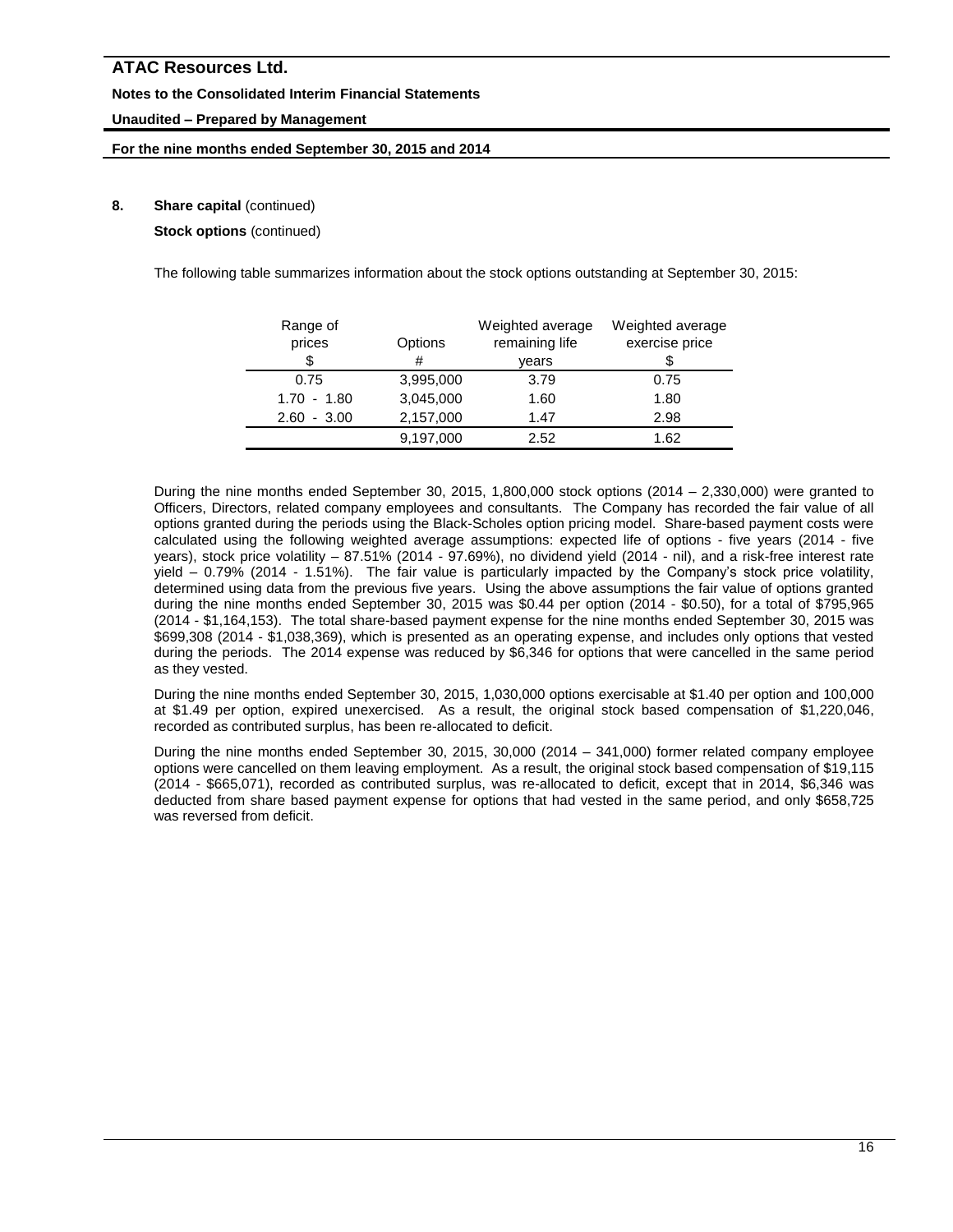### **Notes to the Consolidated Interim Financial Statements**

# **Unaudited – Prepared by Management**

### **For the nine months ended September 30, 2015 and 2014**

### **8.** Share capital (continued)

### **Warrants**

As an incentive to complete private placements the Company may issue units which include common shares and common share purchase warrants. Using the residual value method the Company determines whether a value should be allocated to the warrants attached to the units sold in completed private placements. Finders' warrants may be issued as a private placement share issue cost and are valued using the Black-Scholes option pricing model.

A summary of the status of the Company's warrants as at September 30, 2015 and December 31, 2014 and changes during the period/year then ended is as follows:

|                                                | Nine months ended<br><b>September 30, 2015</b> |                                       | Year ended<br>December 31, 2014 |                                       |
|------------------------------------------------|------------------------------------------------|---------------------------------------|---------------------------------|---------------------------------------|
|                                                | Warrants<br>#                                  | Weighted<br>average<br>exercise price | Warrants<br>#                   | Weighted<br>average<br>exercise price |
| Warrants outstanding, beginning of period/year | 1,890,720                                      | 2.70                                  | 4,800,000                       | 2.10                                  |
| Issued on private placement                    |                                                |                                       | 1,890,720                       | 2.70                                  |
| Expired                                        | (1,890,720)                                    | 2.70                                  | (4,800,000)                     | 2.10                                  |
| Warrants outstanding, end of period/year       |                                                |                                       | 1,890,720                       | 2.70                                  |

On March 27, 2015, all of the remaining 1,890,720 warrants expired unexercised.

### **Contributed surplus**

Contributed surplus includes the accumulated fair value of stock options recognized as share-based payments and the fair value of finders' warrants issued on private placements. Contributed surplus is increased by the fair value of these items on vesting and is reduced by corresponding amounts when the options or warrants expire, or are exercised or cancelled. Contributed surplus is comprised of the following:

| January 1, 2014           | 16,486,011    |
|---------------------------|---------------|
| Options vesting           | 1,038,369     |
| Options exercised         | (131, 434)    |
| Options cancelled         | (665,071)     |
| September 30, 2014        | 16,727,875    |
| January 1, 2015           | 16,033,105    |
| Options vesting           | 699,308       |
| Options expired/cancelled | (1, 239, 161) |
| <b>September 30, 2015</b> | 15,493,252    |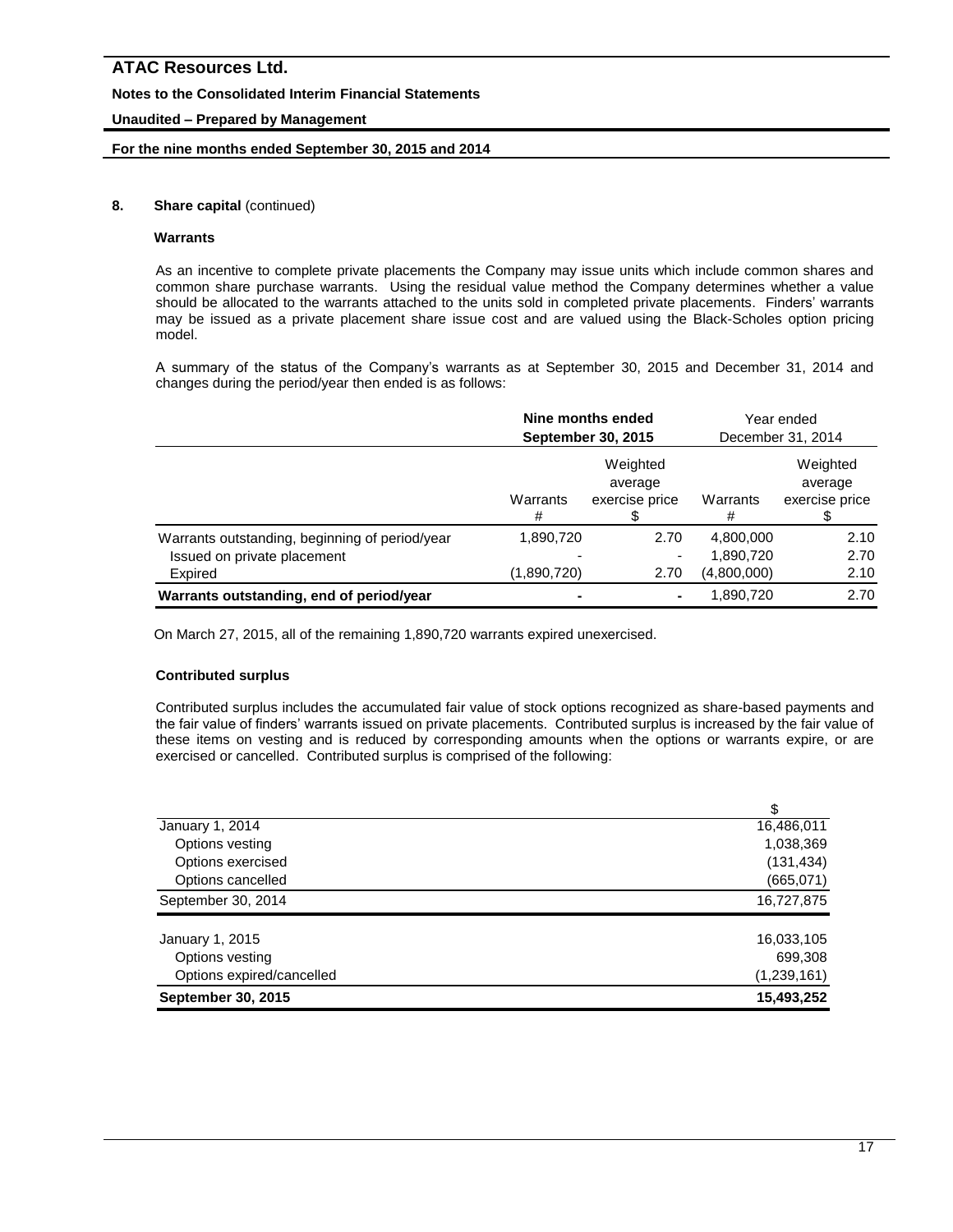### **Notes to the Consolidated Interim Financial Statements**

### **Unaudited – Prepared by Management**

### **For the nine months ended September 30, 2015 and 2014**

#### **9. Loss per share**

The calculation of basic loss per share for the nine months ended September 30, 2015 was based on the loss attributable to common shareholders of \$1,559,037 (2014 - \$1,784,689) and a weighted average number of common shares outstanding of 117,794,577 (2014 – 116,250,208).

The calculation of diluted loss per share for the nine months ended September 30, 2015 was based on the loss attributable to common shareholders of \$1,559,037 (2014 - \$1,784,689), and a weighted average number of common shares outstanding (with no adjustment for the dilutive effects of outstanding options and warrants), of 117,794,577 (2014 – 116,250,208).

As at September 30, 2015, 9,197,000 options (2014 – 8,887,000 options and 1,890,720 warrants) were excluded from the diluted weighted average number of common shares calculation, as their effect would have been antidilutive.

### **10. Related party payables and transactions**

A number of key management personnel and Directors hold positions in other entities that result in them having control or significant influence over the financial or operating policies of those entities. There were no loans to key management personnel or Directors, or entities over which they have control or significant influence during the nine months ended September 30, 2015 or 2014.

A number of key management personnel and Directors, or their related entities, transacted with the Company in the reporting period. The terms and conditions of these transactions were no more favorable than those available, or which might reasonably be expected to be available, on similar transactions with non-related entities, on an arm's length basis.

Key management personnel and Directors receive no salaries, non-cash benefits (other than incentive stock options), or other remuneration directly from the Company, other than noted below, and there are no employment contracts with them that cannot be terminated without penalty on thirty days advance notice. Key management personnel and Directors participate in the Company's stock option plan. During the nine months ended September 30, 2015, 975,000 stock options (2014 - 1,200,000) were granted to key management personnel and Directors having a fair value on issue of \$431,148 (2014 - \$599,564). The options are exercisable at \$0.75 each until January 23, 2020 and vest over a one year period ending January 23, 2016.

The following are the Company's related parties:

- **(a)** Archer, Cathro & Associates (1981) Limited ("Archer Cathro") is a geological consulting firm that is a related party through its management contracts, which confer significant influence over operations. Charges are for property location, acquisition, exploration, management, and office rent and administration. The charges by Archer Cathro also include the services of Graham Downs, who is the Company's President and CEO, and Robert Carne, who was the Company's President. Effective March 1, 2015 the services of Robert Carne are billed directly to the Company by his consulting company Carvest Holdings Ltd.
- **(b)** Glenn Yeadon is a Director and the Company's Secretary. He controls Glenn R. Yeadon Personal Law Corporation ("Yeadon Law Corp."), which provides the Company with legal services.
- **(c)** Larry Donaldson is the Company's CFO. He is a partner of Donaldson Grassi, Chartered Professional Accountants, a firm in which he has significant influence. Donaldson Grassi provides the Company with accounting and tax services.
- **(d)** Douglas Goss is a Director and the Company's Chairman of the Board. He controls Douglas O. Goss Professional Corporation ("D. Goss Corporation"), which provides consulting services to the Company.
- **(e)** Ian Talbot is the Company's COO. He provides the Company with management services.
- **(f)** Helmut Wober is a Company Director and provides the Company with consulting services as requested.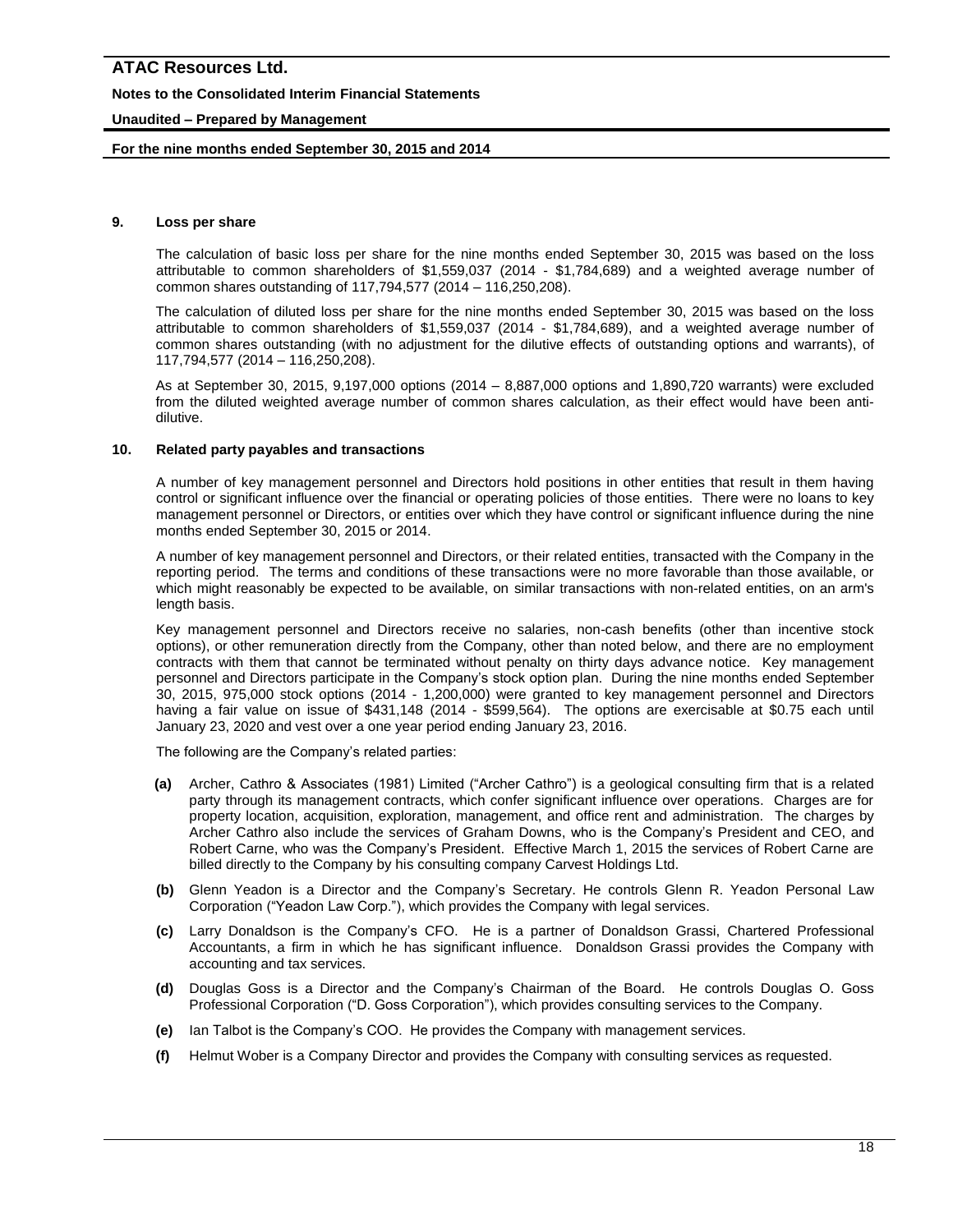### **Notes to the Consolidated Interim Financial Statements**

# **Unaudited – Prepared by Management**

# **For the nine months ended September 30, 2015 and 2014**

### **10. Related party payables and transactions** (continued)

The aggregate value of transactions and outstanding balances with key management personnel and Directors and entities over which they have control or significant influence were as follows:

|                                     | <b>Transactions</b><br>9 months ended<br>September 30,<br>2015<br>s. | Transactions<br>9 months ended<br>September 30,<br>2014<br>\$ | <b>Balances</b><br>outstanding<br>September 30,<br>2015 | <b>Balances</b><br>outstanding<br>December 31,<br>2014<br>\$ |
|-------------------------------------|----------------------------------------------------------------------|---------------------------------------------------------------|---------------------------------------------------------|--------------------------------------------------------------|
| Archer, Cathro                      |                                                                      |                                                               |                                                         |                                                              |
| - geological services               | 1,286,146                                                            | 1,533,824                                                     | 319,456                                                 | 53,790                                                       |
| - rent and administration           | 311,784                                                              | 299,904                                                       | 68,676                                                  | 34,520                                                       |
|                                     | 1,597,930                                                            | 1,833,728                                                     | 388.132                                                 | 88,310                                                       |
| Carvest Holdings Ltd. (1)           | 68,210                                                               |                                                               | 609                                                     |                                                              |
| Yeadon Law Corp.                    | 27,330                                                               | 79,990                                                        | 1.744                                                   | 4,986                                                        |
| Donaldson Grassi                    | 27,400                                                               | 32,500                                                        | 8,500                                                   | 10,500                                                       |
| D. Goss Corporation                 | 31,500                                                               | 31,500                                                        |                                                         |                                                              |
| lan Talbot                          | 30,844                                                               | 31,062                                                        |                                                         | 3,216                                                        |
| Helmut Wober - engineering services | 2,320                                                                |                                                               |                                                         |                                                              |
|                                     | 1,785,534                                                            | 2,008,780                                                     | 398,985                                                 | 107,012                                                      |

(1) Effective from March 1, 2015. Includes geological services of \$48,780 and administrative services of \$19,430.

All related party balances are unsecured and are due within thirty days without interest.

### **11. Income taxes**

Income tax expense for the nine months ended September 30, 2015 and 2014 varies from the amount that would be computed from applying the combined federal and provincial income tax rate to loss before income taxes as follows:

|                                                                  | September 30,<br>2015 | September 30,<br>2014 |
|------------------------------------------------------------------|-----------------------|-----------------------|
|                                                                  | ъ                     | \$                    |
| Loss before income taxes                                         | (1,338,840)           | (1,336,679)           |
| Statutory Canadian corporate tax rate                            | 26.0%                 | 26.0%                 |
| Anticipated income tax recovery                                  | 348.098               | 347.537               |
| Change in tax resulting from:                                    |                       |                       |
| Unrecognized items for tax purposes                              | (185, 384)            | (264,540)             |
| Reversal of tax benefits on losses expired or expected to expire |                       | (42, 843)             |
| Tax benefits renounced on flow-through expenditures              | (382,911)             | (488,164)             |
| Net deferred income tax expense                                  | (220, 197)            | (448,010)             |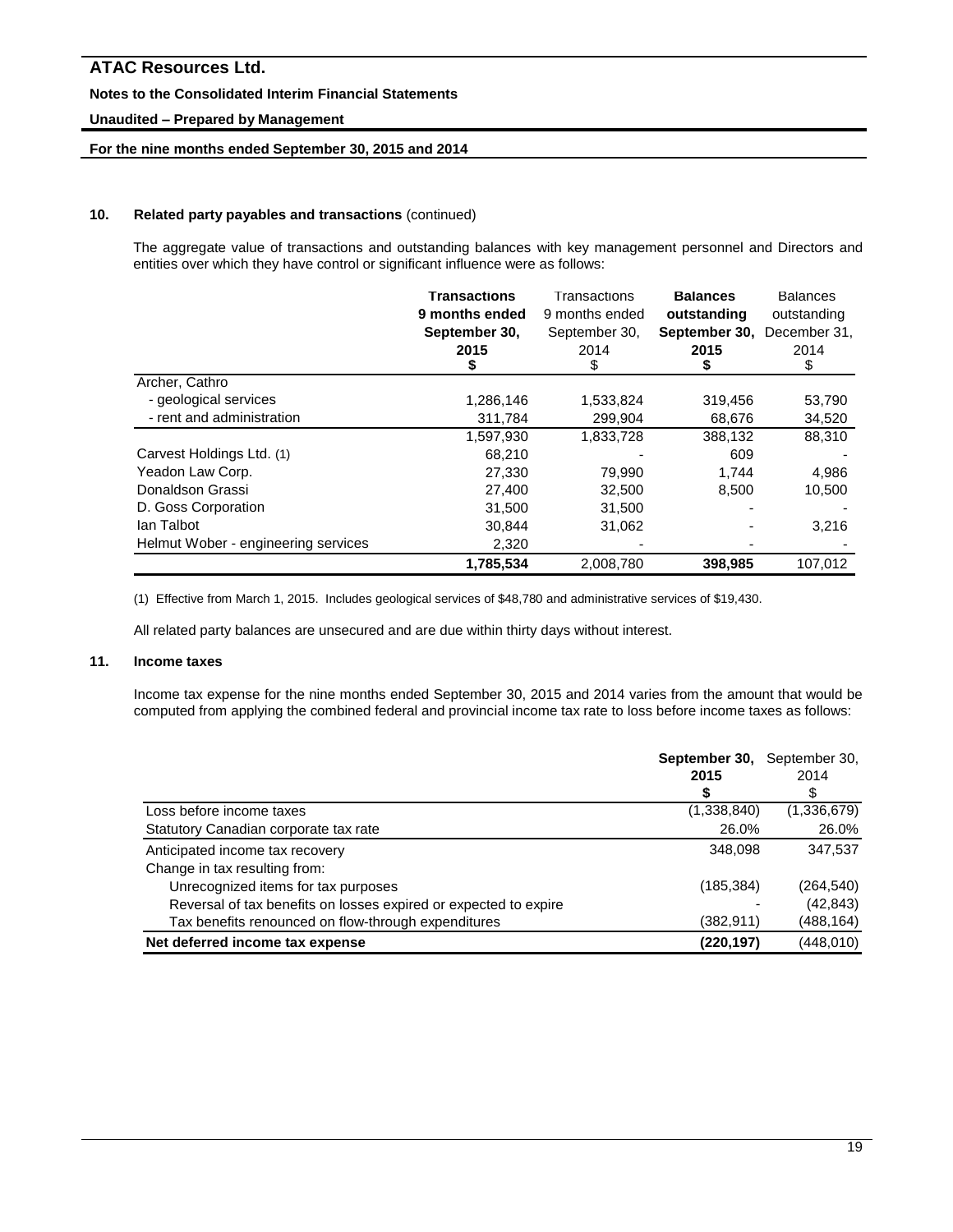### **Notes to the Consolidated Interim Financial Statements**

# **Unaudited – Prepared by Management**

### **For the nine months ended September 30, 2015 and 2014**

### **11. Income taxes** (continued)

The significant components of the Company's deferred income tax liability are as follows:

|                                            | <b>September 30.</b> December 31. |                |
|--------------------------------------------|-----------------------------------|----------------|
|                                            | 2015                              | 2014           |
|                                            |                                   | \$             |
| Unrealized losses on marketable securities | 57.724                            | 54.162         |
| Mineral property interests                 | (15, 457, 712)                    | (14, 762, 894) |
| Unclaimed investment tax credits           | 872.395                           | 872,395        |
| Non-capital loss carry forwards            | 2,348,612                         | 2,097,689      |
| Capital loss carry forwards                | 42.697                            | 42.697         |
| Share issue costs                          | 193.662                           | 313,386        |
| Net deferred income tax liability          | (11, 942, 622)                    | (11, 382, 565) |

As at September 30, 2015 the Company has non-capital loss carry forwards of approximately \$9,098,000 of which \$65,000 will expire in 2015, \$7,000 in 2028, \$471,000 in 2029, \$1,175,000 in 2030, and \$7,380,000 thereafter. The loss of \$65,000 expiring in 2015 is unlikely to be used and it is not included as an income tax benefit.

As at September 30, 2015 the Company has unused capital losses of \$328,437, which have no expiry date and can only be used to reduce future income from capital gains.

As at September 30, 2015 the Company has unclaimed resource and other deductions in the amount of \$33,581,632 (December 31, 2014 - \$32,803,330), which may be deducted against future taxable income.

As at September 30, 2015 there are share issue costs totaling \$744,854 (December 31, 2014 - \$1,205,331), which have not been claimed for income tax purposes.

As at September 30, 2015 the Company has unused investment tax credits totaling \$1,178,912, (December 31, 2014 - \$1,178,912), which have not been claimed for income tax purposes. \$957,999 of the tax credits expire in 2032 and \$220,913 in 2033.

Income tax attributes are subject to review, and potential adjustments, by tax authorities.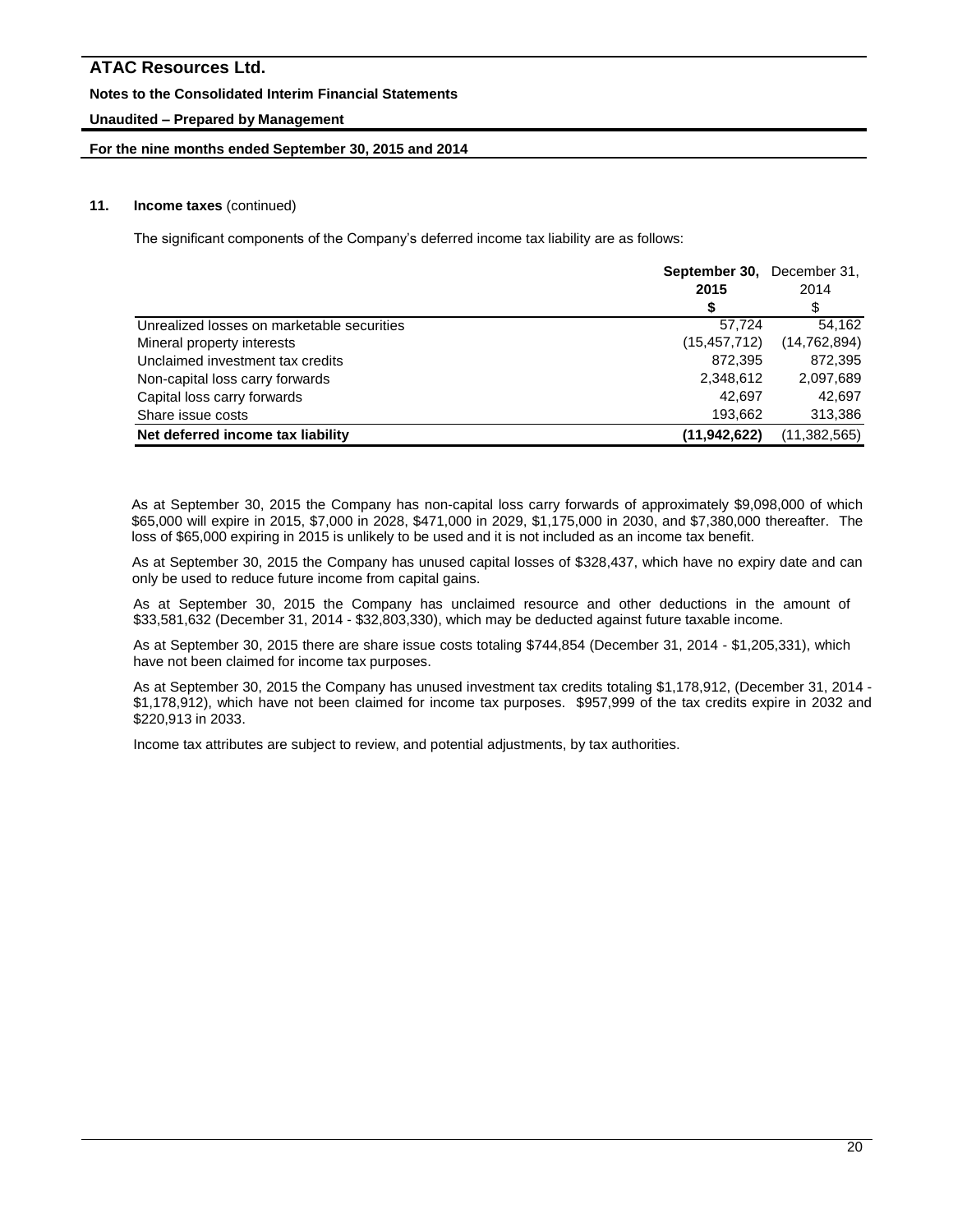### **Notes to the Consolidated Interim Financial Statements**

### **Unaudited – Prepared by Management**

### **For the nine months ended September 30, 2015 and 2014**

### **12. Supplemental cash flow information**

Changes in non-cash operating working capital during the nine months ended September 30, 2015 and 2014 were comprised of the following:

|                                          | September 30,<br>2015 | September 30,<br>2014 |
|------------------------------------------|-----------------------|-----------------------|
|                                          |                       | \$                    |
| Receivables and prepayments              | (44, 439)             | (85, 716)             |
| Accounts payable and accrued liabilities | (32,300)              | (86, 145)             |
| Accounts payable to related parties      | 26,308                | (7, 185)              |
| Net change                               | (50, 431)             | (179,046)             |

The Company incurred non-cash investing activities during the nine months ended September 30, 2015 and 2014 as follows:

|                                                                                              | September 30,<br>2015 | September 30,<br>2014 |
|----------------------------------------------------------------------------------------------|-----------------------|-----------------------|
|                                                                                              |                       |                       |
| Non-cash financing activity:                                                                 |                       |                       |
| Share capital reduced by flow-through share premium                                          |                       | (831, 917)            |
| Non-cash investing activities:                                                               |                       |                       |
| Marketable securities acquired on optioned mineral property interests                        |                       | (3,375)               |
| Mineral property option proceeds received by marketable securities                           |                       | 3.375                 |
| Deferred exploration expenditures included in accounts payable<br>and related party payables | 491,599               | 625,853               |
| Deferred exploration expenditures included in Yukon mineral<br>exploration grant receivable  | (40,000)              |                       |
|                                                                                              | 451.599               | 625.853               |

During the nine months ended September 30, 2015 and 2014 no amounts were paid for interest or income tax expenses.

### **13. Financial risk management**

### **Capital management**

The Company is a junior exploration company and considers items included in shareholders' equity as capital. The Company has no debt and does not expect to enter into debt financing. The Company manages its capital structure and makes adjustments to it in light of changes in economic conditions and the risk characteristics of underlying assets. In order to maintain or adjust its capital structure, the Company may issue new shares, purchase shares for cancellation pursuant to normal course issuer bids or make special distributions to shareholders. The Company is not subject to any externally imposed capital requirements and does not presently utilize any quantitative measures to monitor its capital. The Company's capital structure as at September 30, 2015 is comprised of shareholders' equity of \$97,453,813 (December 31, 2014 - \$98,313,542).

The Company currently has no source of revenues. In order to fund future projects and pay for administrative costs, the Company will spend its existing working capital and raise additional funds as needed. The Company's ability to continue as a going concern on a long term basis and realize its assets and discharge its liabilities in the normal course of business rather than through a process of forced liquidation is primarily dependent upon its ability to sell or option its mineral properties and its ability to borrow or raise additional financing from equity markets.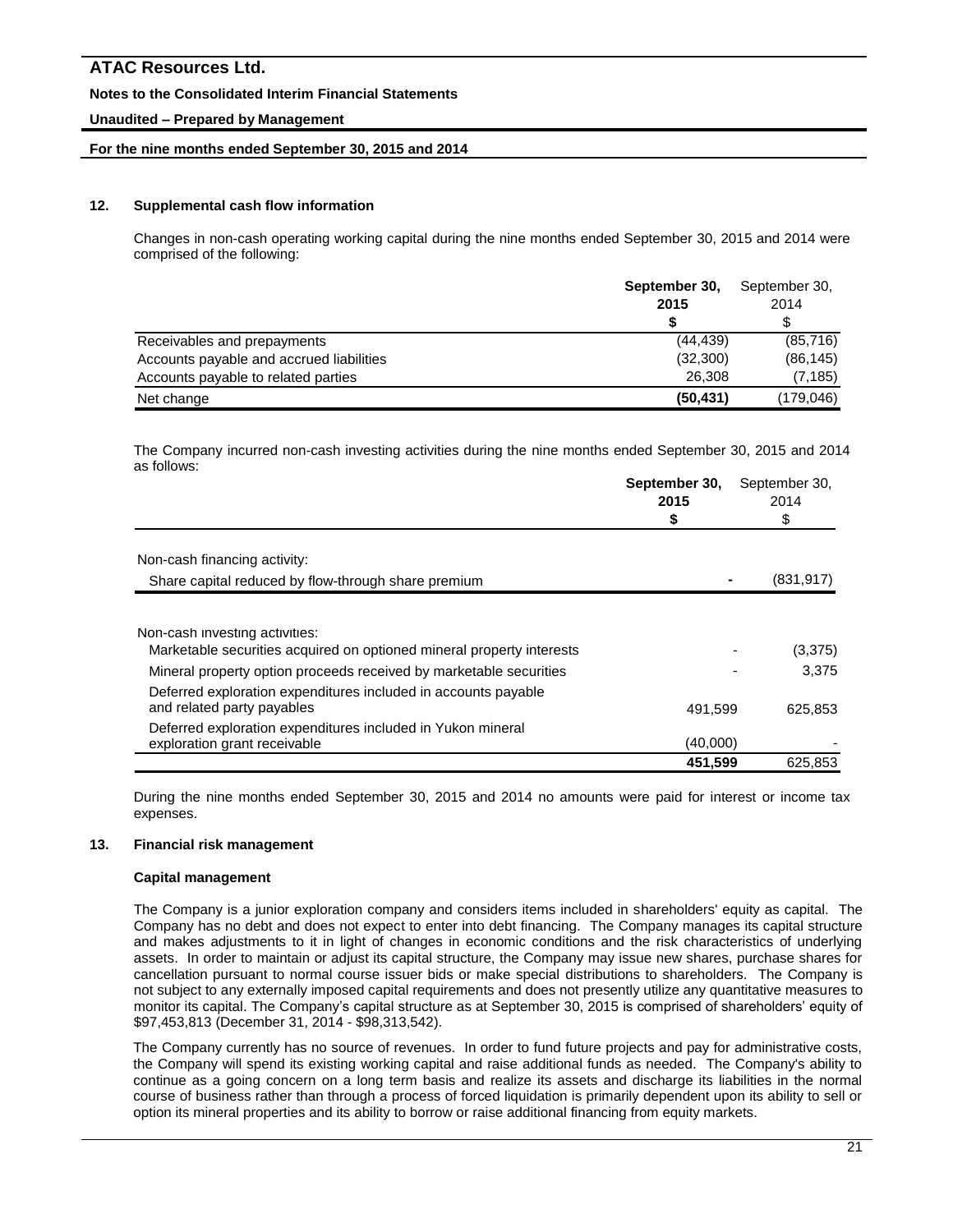### **Notes to the Consolidated Interim Financial Statements**

### **Unaudited – Prepared by Management**

### **For the nine months ended September 30, 2015 and 2014**

### **13. Financial risk management** (continued)

#### **Financial instruments - fair value**

The Company's financial instruments consist of cash and cash equivalents, other receivables, marketable securities, accounts payable and accrued liabilities, and accounts payable to related parties.

The carrying value of accounts payable and accrued liabilities and accounts payable to related parties approximated their fair value because of the short-term nature of these instruments.

Financial instruments measured at fair value on the statement of financial position are summarized into the following fair value hierarchy levels:

- Level 1: quoted prices (unadjusted) in active markets for identical assets or liabilities.
- Level 2: inputs other than quoted prices included within Level 1 that are observable for the asset or liability, either directly (i.e. as prices) or indirectly (i.e. derived from prices).
- Level 3: inputs for the asset or liability that are not based on observable market data (unobservable inputs).

| Level 1    | Level 2 | Level 3 | Total      |
|------------|---------|---------|------------|
|            | S       |         |            |
|            |         |         |            |
| 16,704,634 |         |         | 16,704,634 |
| 57,804     |         |         | 57,805     |
| 16,762,438 |         |         | 16,762,439 |
|            |         |         |            |
| 20,424,734 |         |         | 20,424,734 |
| 85,199     |         |         | 85,200     |
| 20,509,933 |         |         | 20,509,934 |
|            |         |         |            |

#### **Financial instruments - risk**

The Company's financial instruments are exposed to certain financial risks, including credit risk, interest rate risk, market risk, and liquidity risk.

### **(a) Credit risk**

The Company is exposed to credit risk by holding cash and cash equivalents. This risk is minimized by holding the funds in Canadian banks and credit unions or with Canadian governments. The Company has minimal accounts receivable exposure, and its various refundable credits are due from Canadian governments.

### **(b) Interest rate risk**

The Company is exposed to interest rate risk because of fluctuating interest rates. Fluctuations in market rates do not have a significant impact on the Company's operations due to the short term to maturity and no penalty cashable feature of its cash equivalents. For the nine months September 30, 2015 every 1% fluctuation in interest rates up or down would have impacted loss for the period, up or down, by approximately \$124,000 (2014 - \$157,000) before income taxes.